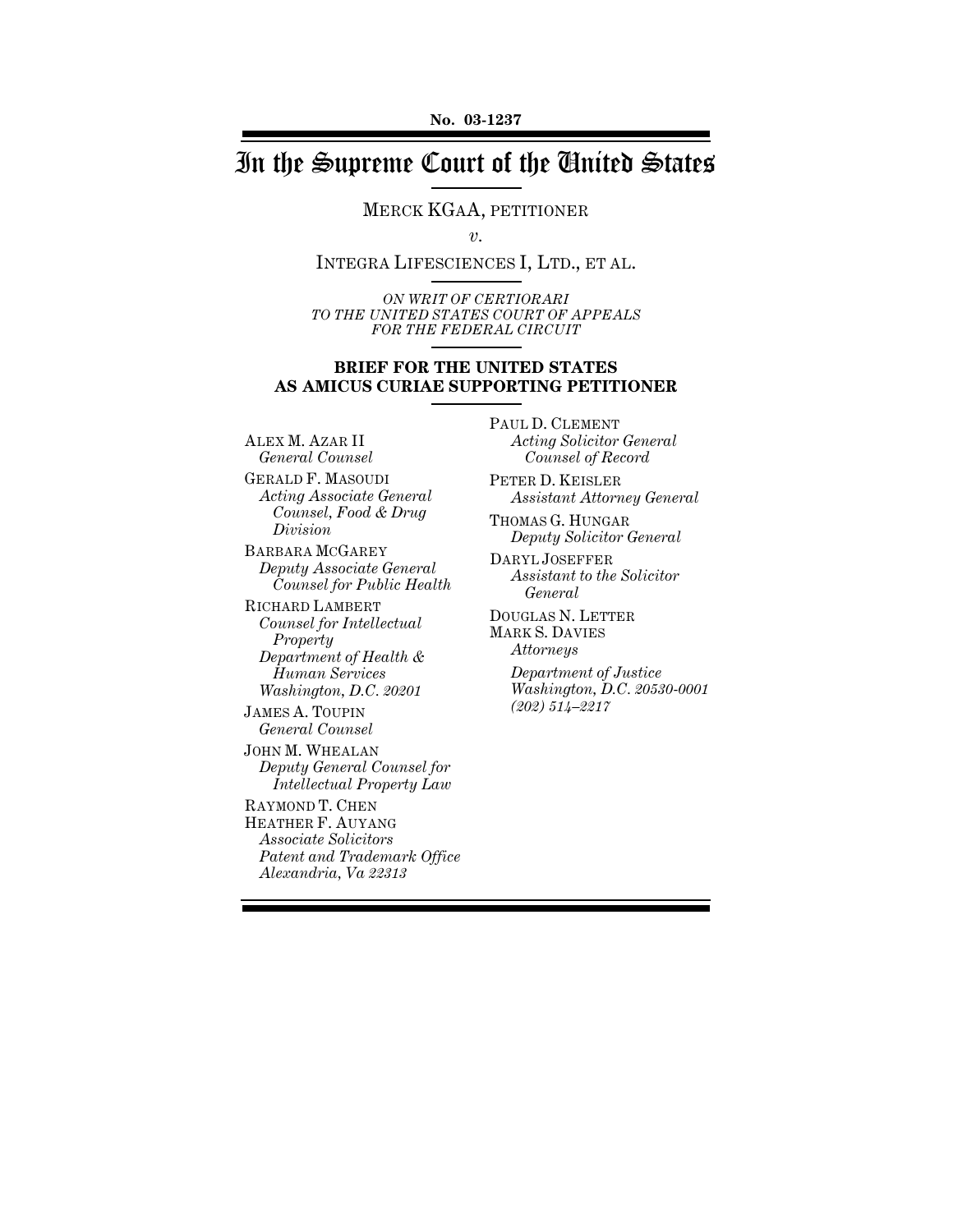## **QUESTION PRESENTED**

Under 35 U.S.C. 271(e)(1), it is generally not an act of infringement to use a patented invention "solely for uses reasonably related to the development and submission of information under a Federal law" regulating the manufacture, use, or sale of drugs. The question presented is whether the court of appeals erred in limiting that exemption to clinical studies designed to provide information for Food and Drug Administration approval of a new drug.

(I)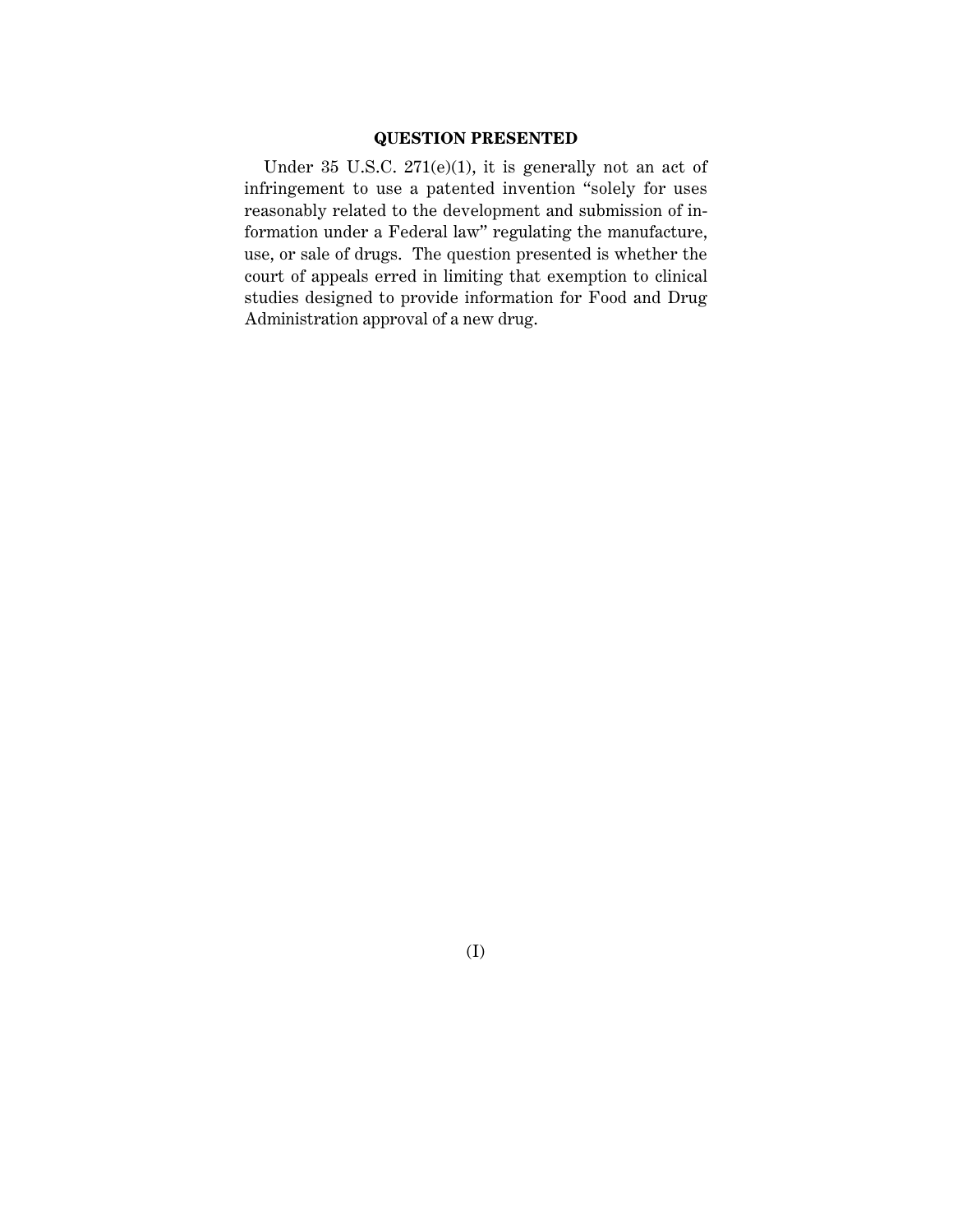# TABLE OF CONTENTS

|                                                     | Page           |
|-----------------------------------------------------|----------------|
|                                                     | 1              |
|                                                     | $\overline{2}$ |
|                                                     | 7              |
| Argument:                                           |                |
| The FDA exemption protects all activities that are  |                |
| undertaken in the course of attempting to develop   |                |
| a particular drug and are reasonably related to the |                |
| development of the types of information that would  |                |
| be relevant to an Investigational New Drug Applica- |                |
|                                                     | 8              |
| A. The exemption is not limited to clinical         |                |
|                                                     | 8              |
| 1. The exemption applies to pre-clinical            |                |
| studies that are reasonably related to a            |                |
|                                                     | 9              |
| 2. Limiting the exemption to clinical research      |                |
| would contravene the policies underlying            |                |
|                                                     | 12             |
| В.<br>The exemption applies to activities that are  |                |
| undertaken in the course of attempting to           |                |
| develop a particular drug and are reasonably        |                |
| related to the development of the types of          |                |
| information that would be relevant to an IND or     |                |
|                                                     | 15             |
| 1. The exemption begins to apply when a             |                |
| researcher progresses beyond basic research         |                |
| and begins efforts to develop a particular          |                |
|                                                     | 16             |

(III)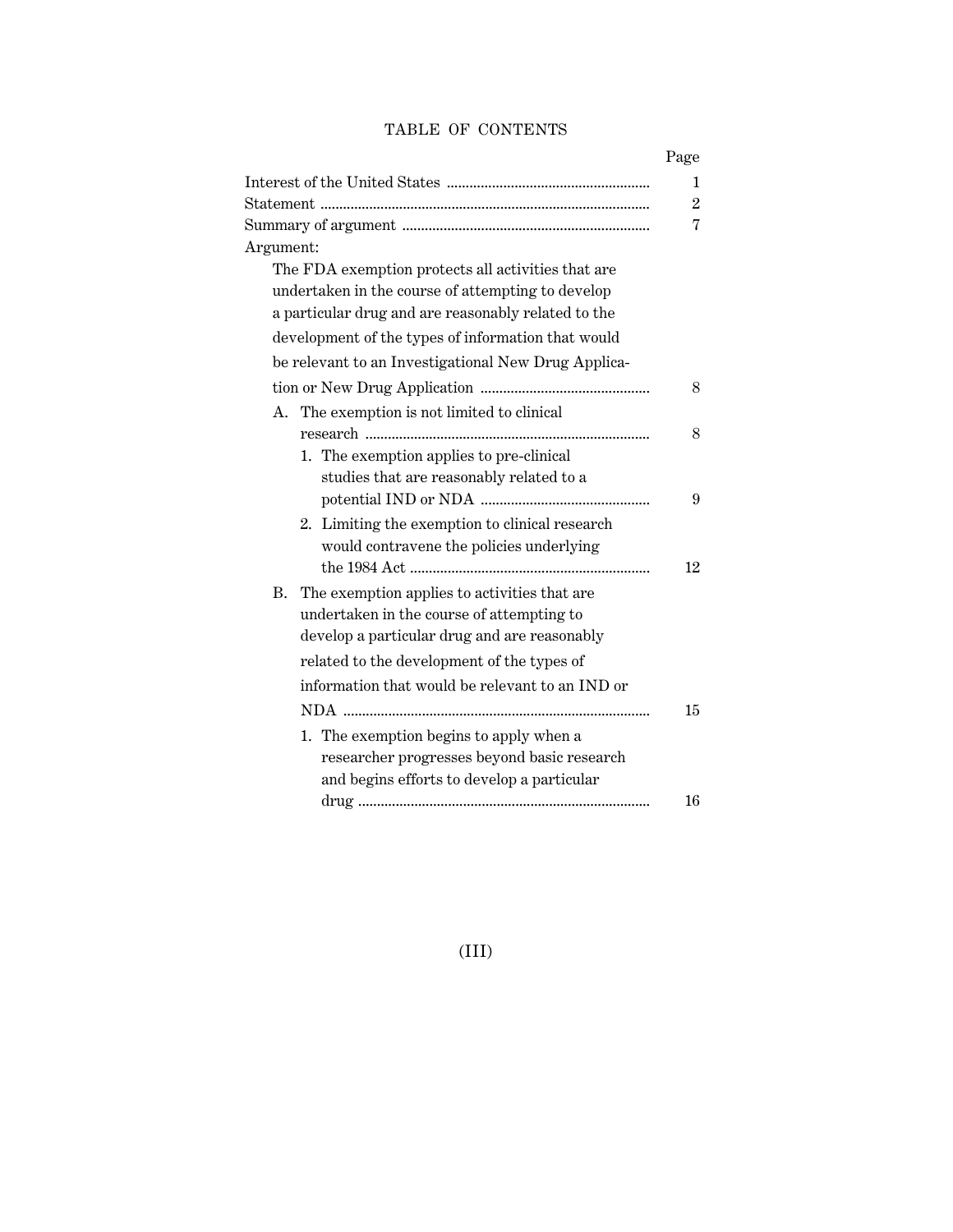| Table of Contents—Continued:                                                                                                                                                                                                               | Page |
|--------------------------------------------------------------------------------------------------------------------------------------------------------------------------------------------------------------------------------------------|------|
| 2. The exemption protects experiments that<br>are reasonably related to the development<br>of the types of information that would be<br>C. The uncertain status of patents for research<br>tools under the exemption provides no basis for | 21   |
| artificially narrowing the exemption as applied                                                                                                                                                                                            | 28   |
| Conclusion                                                                                                                                                                                                                                 | 30   |

# TABLE OF AUTHORITIES

# Cases:

| Abtox, Inc. v. Exitron Corp., $122$ F.3d 1019         |
|-------------------------------------------------------|
| 24                                                    |
| Amgen, Inc. v. Hoechst Marion Roussel, Inc., 3 F.     |
|                                                       |
| Aro Mfg. Co. v. Convertible Top Replacement Co.,      |
| 23                                                    |
| Bonito Boats, Inc. v. Thunder Craft Boats, Inc.,      |
| 12                                                    |
| Bristol-Myers Squibb Co. v. Rhone-Poulenc Rorer,      |
| <i>Inc.</i> , No. 95 Civ. 8833 (RPP), 2001 WL 1512597 |
| 14, 24                                                |
| Dowling v. United States, 473 U.S. 207 (1985)<br>22   |
| Eli Lilly & Co. v. Medtronic, Inc., 496 U.S. $661$    |
| 6, 13, 14, 15, 23, 29, 30                             |
| Integra LifeSciences I, Ltd. v. Merck KGaA,           |
| No. 96 Civ. 1307-B(AJB), 2004 WL 2284001 (S.D.        |
| 7                                                     |
| Intermedics, Inc. v. Ventritex, Inc., 775 F. Supp.    |
| 1269 (N.D. Cal. 1991), aff'd, 991 F.2d 808 (Fed. Cir. |
| 6, 22, 25                                             |
| Madey v. Duke Univ., 307 F.3d 1351 (Fed. Cir.         |
| 13                                                    |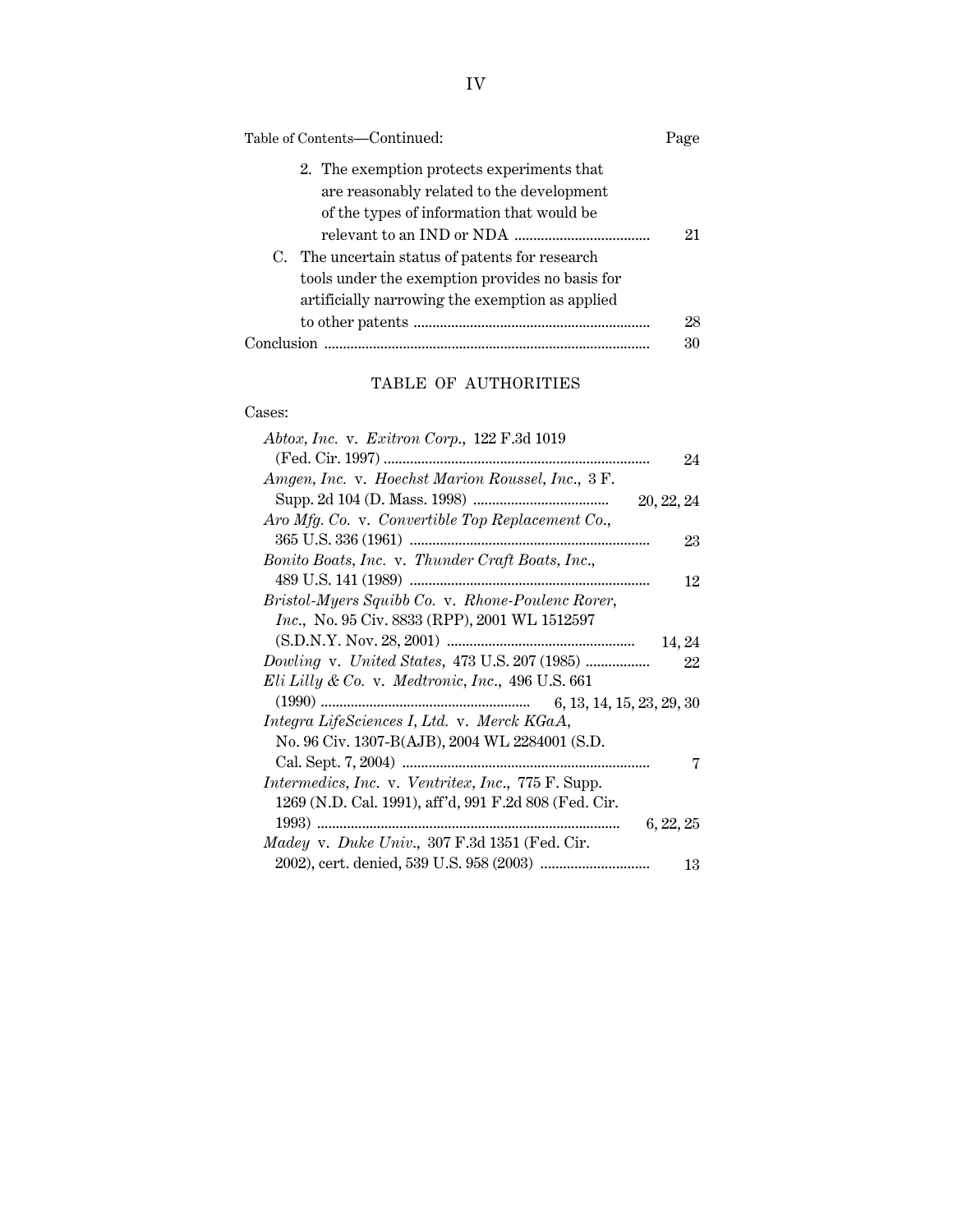| Cases-Continued:                                                                                     | Page           |
|------------------------------------------------------------------------------------------------------|----------------|
| Nexell Therapeutics, Inc. v. AmCell Corp., 199<br>Oncale v. Sundowner Offshore Serv., Inc., 523 U.S. | 21, 22, 25     |
| Pittston Coal Group v. Sebben, 488 U.S. 105                                                          | 15             |
| Roche Prods., Inc. v. Bolar Pharm. Co., 733 F.2d                                                     | 15             |
| SRI Int'l, Inc. v. Advanced Tech. Labs., Inc., 127 F.3d                                              | 13             |
|                                                                                                      | 23             |
|                                                                                                      | 25             |
| United States v. Univis Lens Co., 316 U.S. 241                                                       | 30             |
| Constitution, statutes and regulations:                                                              |                |
| Drug Price Competition and Patent Term                                                               | $\overline{2}$ |
| Restoration Act of 1984, Pub. L. No. 98-417,                                                         | $\overline{2}$ |
| Federal Food, Drug, and Cosmetic Act, 21 U.S.C. 301                                                  |                |
|                                                                                                      | $\overline{2}$ |
|                                                                                                      | 2,9            |
|                                                                                                      | 3              |
|                                                                                                      | 11             |
|                                                                                                      | 3,9            |
|                                                                                                      | $\overline{2}$ |
|                                                                                                      | 9              |
|                                                                                                      | 10             |
|                                                                                                      |                |
|                                                                                                      | 2, 10          |
|                                                                                                      | 14             |
|                                                                                                      | 29             |
|                                                                                                      | 29             |
|                                                                                                      | $\overline{2}$ |
|                                                                                                      |                |
|                                                                                                      | 22             |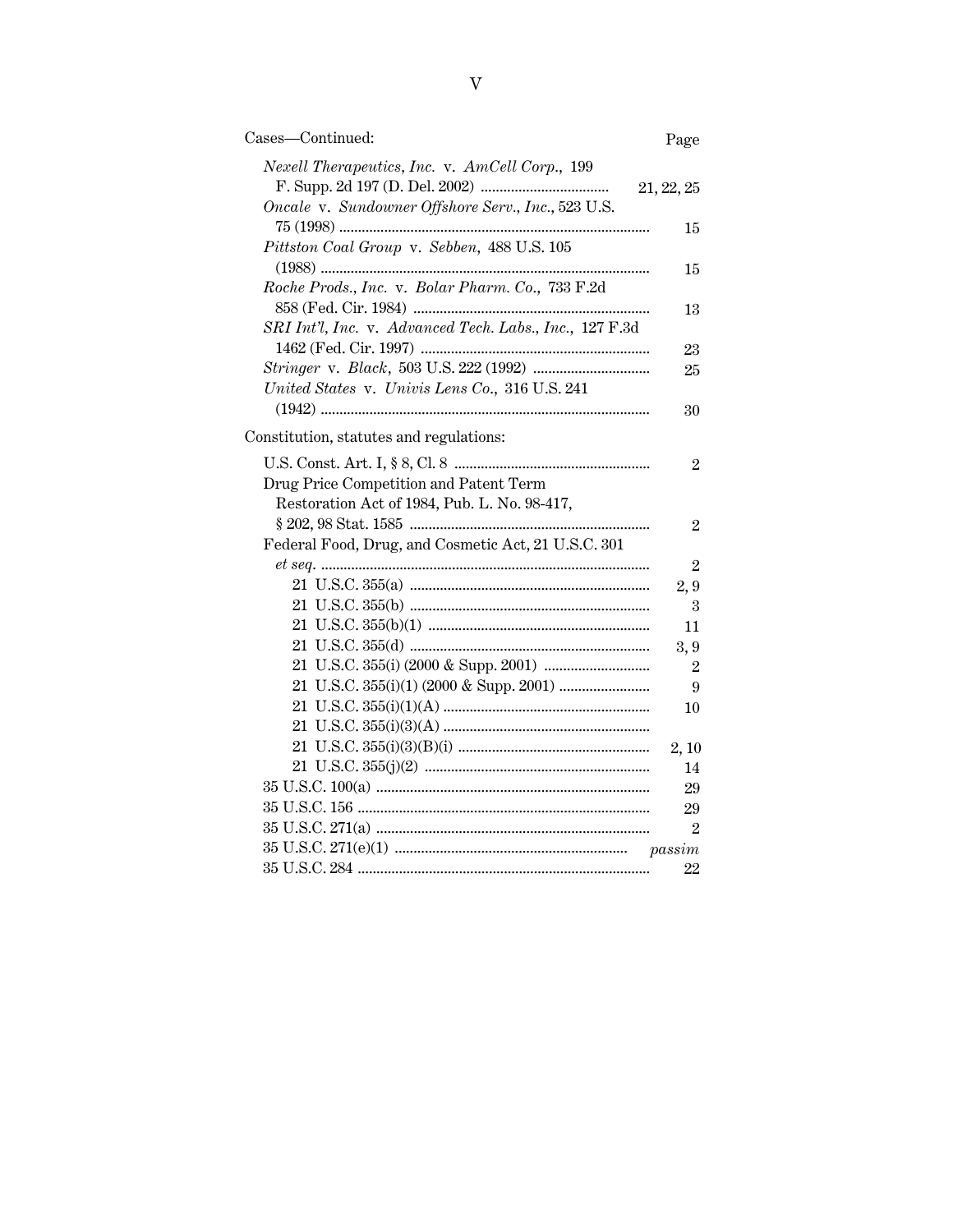# Regulations-Continued:

# Page

| 21 C.F.R.: |                             |
|------------|-----------------------------|
|            | 11                          |
|            | 11                          |
|            | 26                          |
|            | $\overline{2}$              |
|            | 10                          |
|            | 21                          |
|            | 22                          |
|            | $\overline{2}$              |
|            | 26                          |
|            | $\overline{2}$              |
|            | 10, 19                      |
|            | 26                          |
|            | 2, 10                       |
|            | 10,26                       |
|            | 25                          |
|            | 19                          |
|            | 26                          |
|            |                             |
|            | 25                          |
|            | 26                          |
|            | 11                          |
|            | 26                          |
|            | 11                          |
|            | 21                          |
|            | $\mathcal{S}_{\mathcal{S}}$ |
|            | 11                          |
|            | 11                          |
|            | 3                           |
|            |                             |

# Miscellaneous:

FDA:

| From Test Tube to Patient: Improving Health                                   |                |
|-------------------------------------------------------------------------------|----------------|
| <i>Through Human Drugs</i> (1999) <http: td="" www.fda.<=""><td></td></http:> |                |
| gov/cder/about/whatwedo.testtube-full.pdf>  11, 13,                           |                |
|                                                                               | 16, 18, 21, 24 |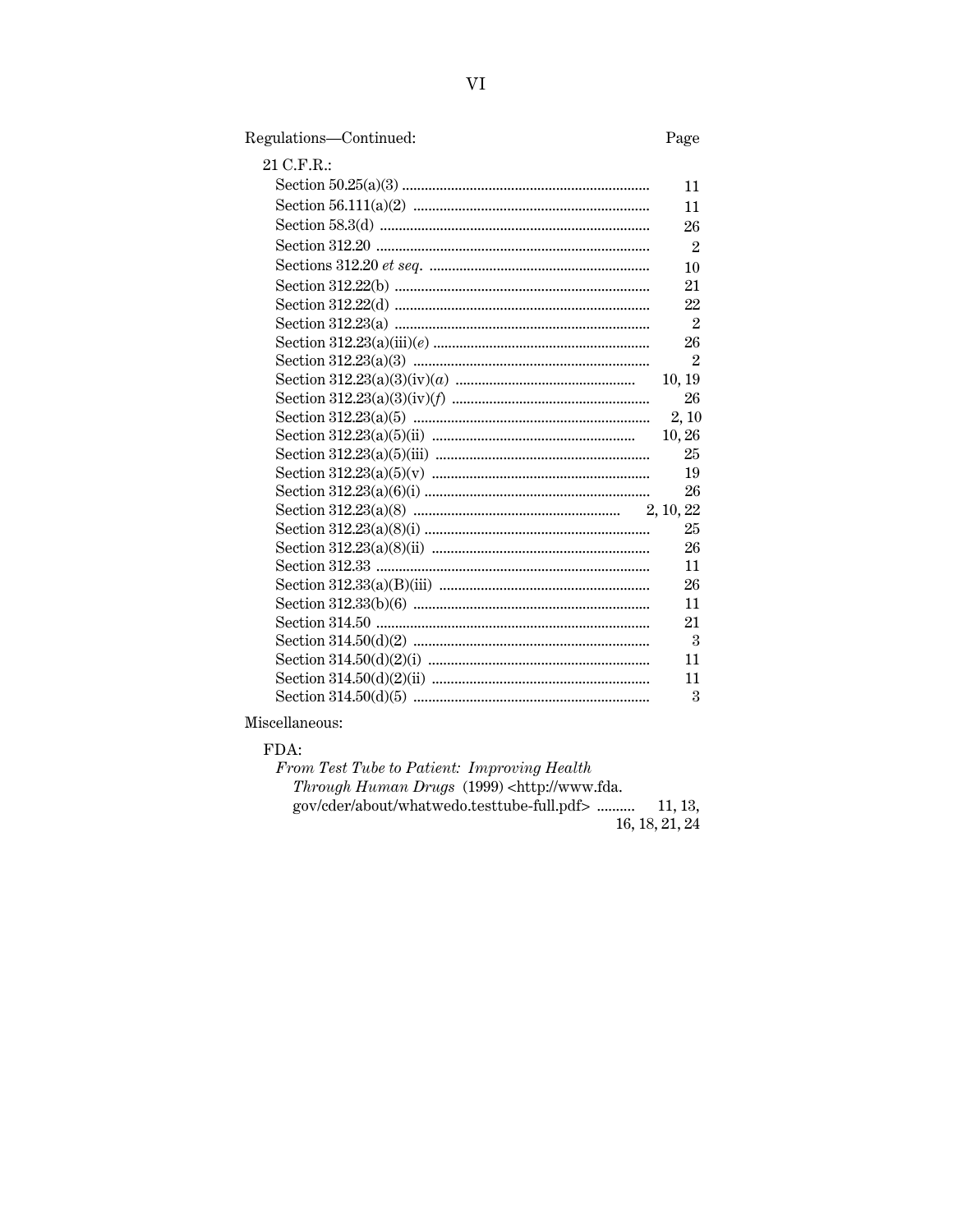| Miscellaneous—Continued:                                                                                                                     | Page           |
|----------------------------------------------------------------------------------------------------------------------------------------------|----------------|
| Good Laboratory Practice Regulations: Questions<br>and Answers (1981) <http: <br="" cder="" www.fda.gov="">guidance/old004fn.pdf&gt;</http:> | 26             |
| Guidance for Industry: Content and Format of                                                                                                 |                |
| <i>Investigational New Drug Applications (INDs)</i>                                                                                          |                |
| for Phase 1 Studies of Drugs (Nov. 1995) <http: <="" td=""><td></td></http:>                                                                 |                |
|                                                                                                                                              | 22             |
| Guidance for Industry, Good Clinical Practice:                                                                                               |                |
| Consolidated Guidance (Apr. 1996) <http: td="" www.<=""><td></td></http:>                                                                    |                |
|                                                                                                                                              | 11, 26         |
| Guidance for Industry Exposure-Response                                                                                                      |                |
| Relationships—Study Design, Data Analysis, and                                                                                               |                |
| Regulatory Applications (Apr. 2003) <http: td="" www.<=""><td></td></http:>                                                                  |                |
|                                                                                                                                              | 12             |
| Innovation/Stagnation: Challenge and Opportunity                                                                                             |                |
| on the Critical Path to New Medical Products,                                                                                                |                |
| (Mar. 2004) <http: <="" initiatives="" oc="" td="" www.fda.gov=""><td></td></http:>                                                          |                |
|                                                                                                                                              | 16, 24         |
| Manual of Policies and Procedures, Center for                                                                                                |                |
| Drug Evaluaton and Research, INDs: Screening                                                                                                 |                |
| $INDs$ (2001) <http: <="" cder="" mapp="" td="" www.fda.gov=""><td></td></http:>                                                             |                |
| 6030-4.pdf>                                                                                                                                  | 19             |
| FTC, To Promote Innovation: The Proper Balance of                                                                                            |                |
| Competition and Patent Law and Policy (2003)                                                                                                 |                |
| <http: 10="" 203="" innovationrpt.pdf="" os="" www.ftc.gov=""> </http:>                                                                      | 28             |
| H.R. Rep. No. 857, 98th Cong., 2d Sess. (1984):                                                                                              |                |
|                                                                                                                                              | 13, 23, 24, 29 |
|                                                                                                                                              | 13, 20         |
| NCI, Clinical Trial Results-Progress in Cancer                                                                                               |                |
| Care (visited Feb. 10, 2005) <http: clinicaltrials.<="" td=""><td></td></http:>                                                              |                |
|                                                                                                                                              | 27             |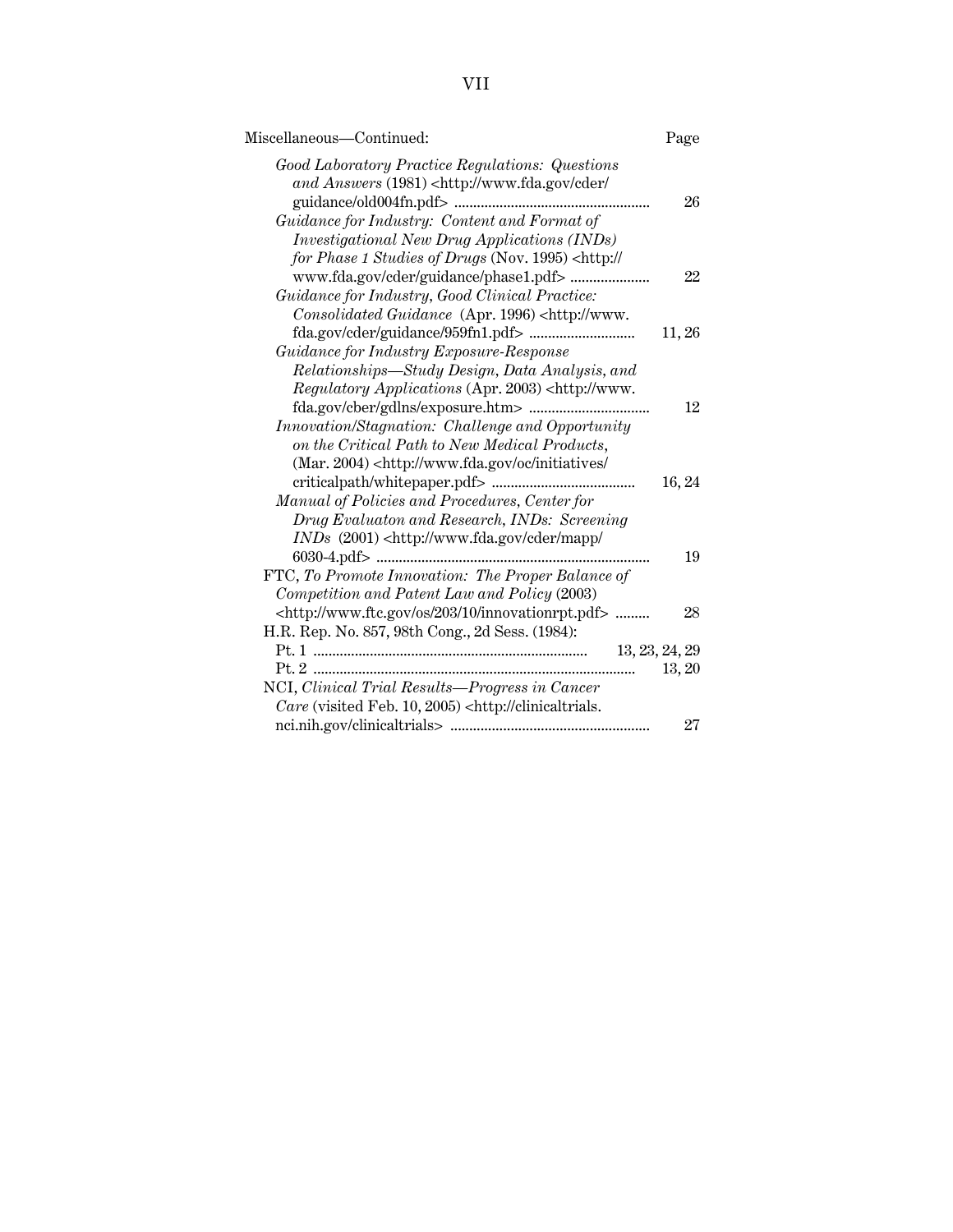# In the Supreme Court of the United States

No. 03-1237

MERCK KGAA, PETITIONER

*v.*

INTEGRA LIFESCIENCES I, LTD., ET AL.

*ON PETITION FOR A WRIT OF CERTIORARI TO THE UNITED STATES COURT OF APPEALS FOR THE FEDERAL CIRCUIT*

### **BRIEF FOR THE UNITED STATES AS AMICUS CURIAE**

#### **INTEREST OF THE UNITED STATES**

This case concerns an exemption to the patent laws that permits the use of patented inventions in activities "reasonably related to the development and submission of information" under federal drug laws. 35 U.S.C. 271(e)(1). Because the Department of Health and Human Services administers those drug laws and receives information submitted pursuant to them, it is uniquely situated to address the scope of the exemption. More generally, the Food and Drug Administration (FDA) is responsible for ensuring the safety and effectiveness of new drugs, and the National Institutes of Health (NIH) plays a key role in promoting the discovery and development of new drugs. The United States also has a strong interest in a stable, predictable, and efficient patent system, which the Patent and Trademark Office helps to administer. At the invitation of the Court, the United States filed a brief as amicus curiae at the petition stage of this case.

(1)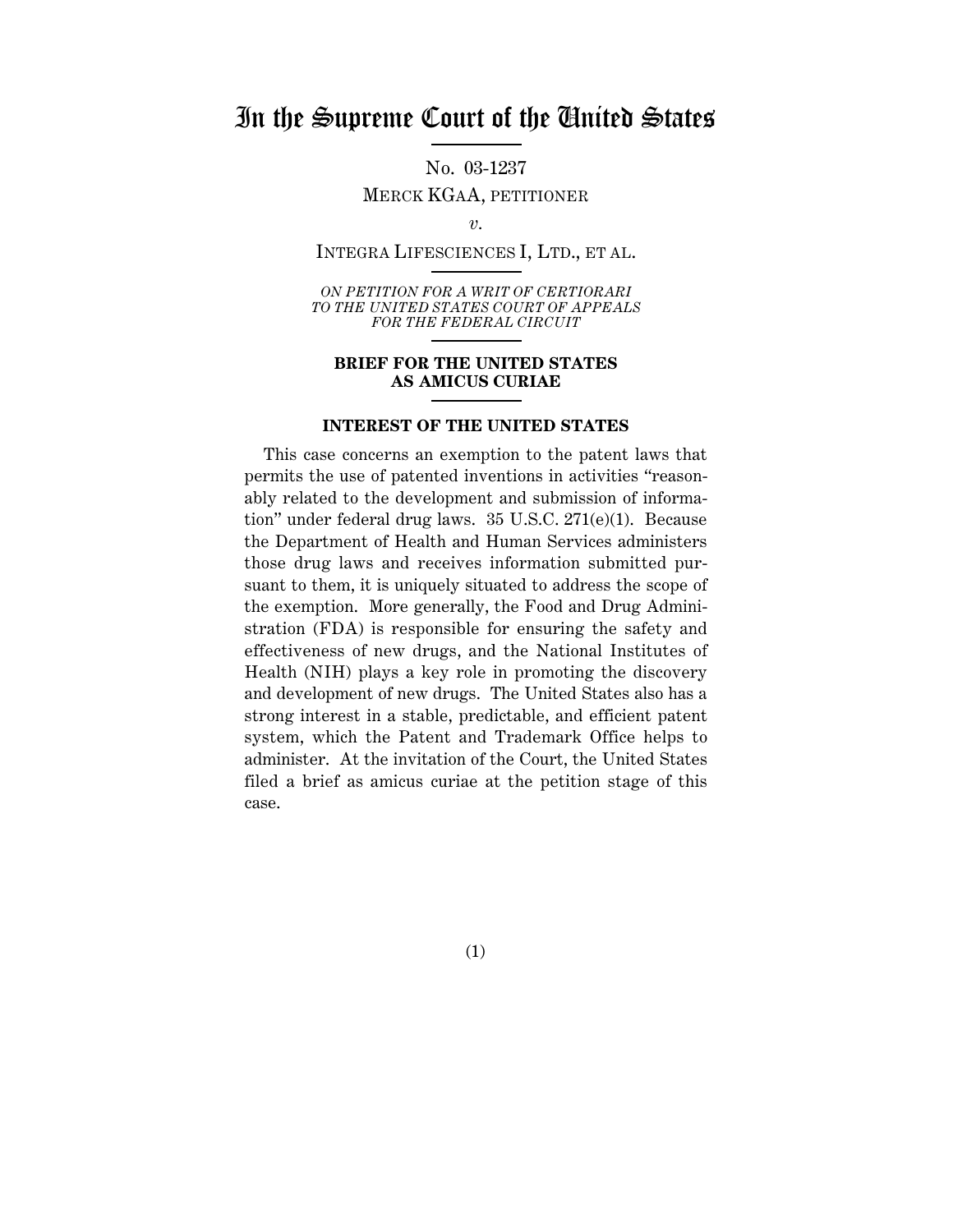#### **STATEMENT**

1. Under the Patent Act, "whoever without authority makes, uses, offers to sell, or sells any patented invention \* \* \* during the term of the patent therefor, infringes the patent." 35 U.S.C. 271(a). As part of the Drug Price Competition and Patent Term Restoration Act of 1984 (the 1984 Act), Pub. L. No. 98-417, § 202, 98 Stat. 1585, Congress exempted certain conduct from that general rule:

It shall not be an act of infringement to make, use, offer to sell, or sell  $* * * a$  patented invention  $* * * soley$ for uses reasonably related to the development and submission of information under a Federal law which regulates the manufacture, use, or sale of drugs.

35 U.S.C. 271(e)(1) (the FDA exemption).

The Federal Food, Drug, and Cosmetic Act (FFDCA), 21 U.S.C. 301 *et seq.*, is one such law "regulat [ing] the manufacture, use, or sale of drugs." 35 U.S.C. 271(e)(1). Under the FFDCA, new drugs may not be introduced into interstate commerce until FDA has determined that they are safe and effective. See 21 U.S.C. 355(a) and (d). Drug manufacturers typically submit information to FDA at two stages of the drug development process. A manufacturer first submits an investigational new drug application (IND) seeking authorization to conduct clinical trials (*i.e.*, trials on humans) in order to investigate the safety and effectiveness of the drug. See 21 U.S.C. 355(i) (2000 & Supp. 2001); 21 C.F.R. 312.20. In determining whether to permit clinical trials to proceed, FDA considers whether "the drug involved represents an unreasonable risk to the safety of the persons who are the subjects of the clinical investigation." 21 U.S.C.  $355(i)(3)(B)(i)$ . The IND must be supported by pre-clinical research regarding the safety and efficacy of the drug, including "pharmacological and toxicological studies of the drug involving laboratory animals or in vitro." 21 C.F.R. 312.23(a)(8); see 21 C.F.R. 312.23(a)(3) and (5).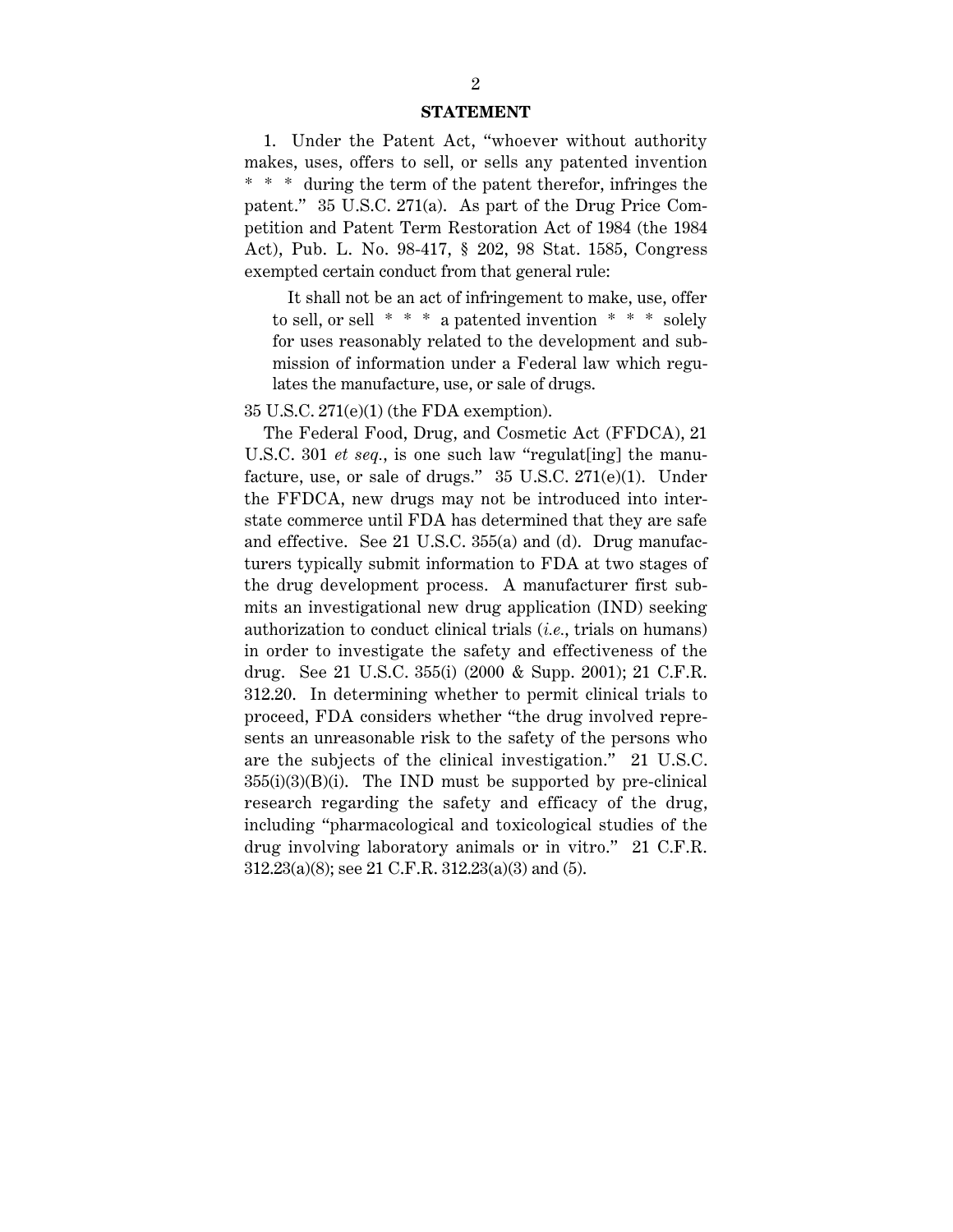If clinical trials succeed, a manufacturer may submit a new drug application (NDA) seeking approval to market the drug. See 21 U.S.C. 355(b). FDA may approve a drug for marketing only if the applicant has shown that the drug is both safe and effective. 21 U.S.C. 355(b) and (d). To make that showing, an applicant must provide the results of clinical trials  $(21 \text{ C.F.R. } 314.50(d)(5))$ , as well as a description of pre-clinical "animal and in vitro studies with [the] drug." 21 C.F.R. 314.50(d)(2).

2. Respondent Integra LifeSciences I, Ltd., owns several patents related to the RGD peptide, which is a sequence of amino acids that promotes cell adhesion by interacting with  $\alpha_{\nu}$  $\beta_{3}$  receptors on the surfaces of cells. Dr. David Cheresh, a scientist at The Scripps Research Institute (Scripps), which is partially funded by petitioner, determined that  $\alpha_{\nu} \beta_3$  receptors are involved in angiogenesis, the process of blood vessel proliferation by which tumors in the body obtain blood that allows them to grow. Cheresh attempted to block  $\alpha_{\rm v}$   $\beta_{\rm 3}$  receptors in hopes of preventing angiogenesis, and thereby halting the growth of cancerous tumors. Blocking the receptors might also treat other diseases such as rheumatoid arthritis. See Pet. App. 4a-5a.

In 1993, Cheresh succeeded in inhibiting tumor growth in chicken embryos by using an antibody to block  $\alpha_{\nu} \beta_3$  receptors. See C.A. App. 7150-7157. After additional experiments showed that an RGD peptide called EMD 66203 could produce similar results, Cheresh conducted the first experiment at issue in this case—a chicken embryo experiment using an RGD peptide to block  $\alpha_{\nu} \beta_3$  receptors—in August 1994. See J.A. 269a-270a; Supp. J.A. 3.

Because of Cheresh's success in preventing tumor growth, petitioner and Scripps entered into a new research agreement in 1995, the stated "[g]oal" of which was the "successful performance of necessary experiments to satisfy the biological bases and regulatory (FDA) requirements for the implementation of clinical trials." J.A. 90a. Under that agree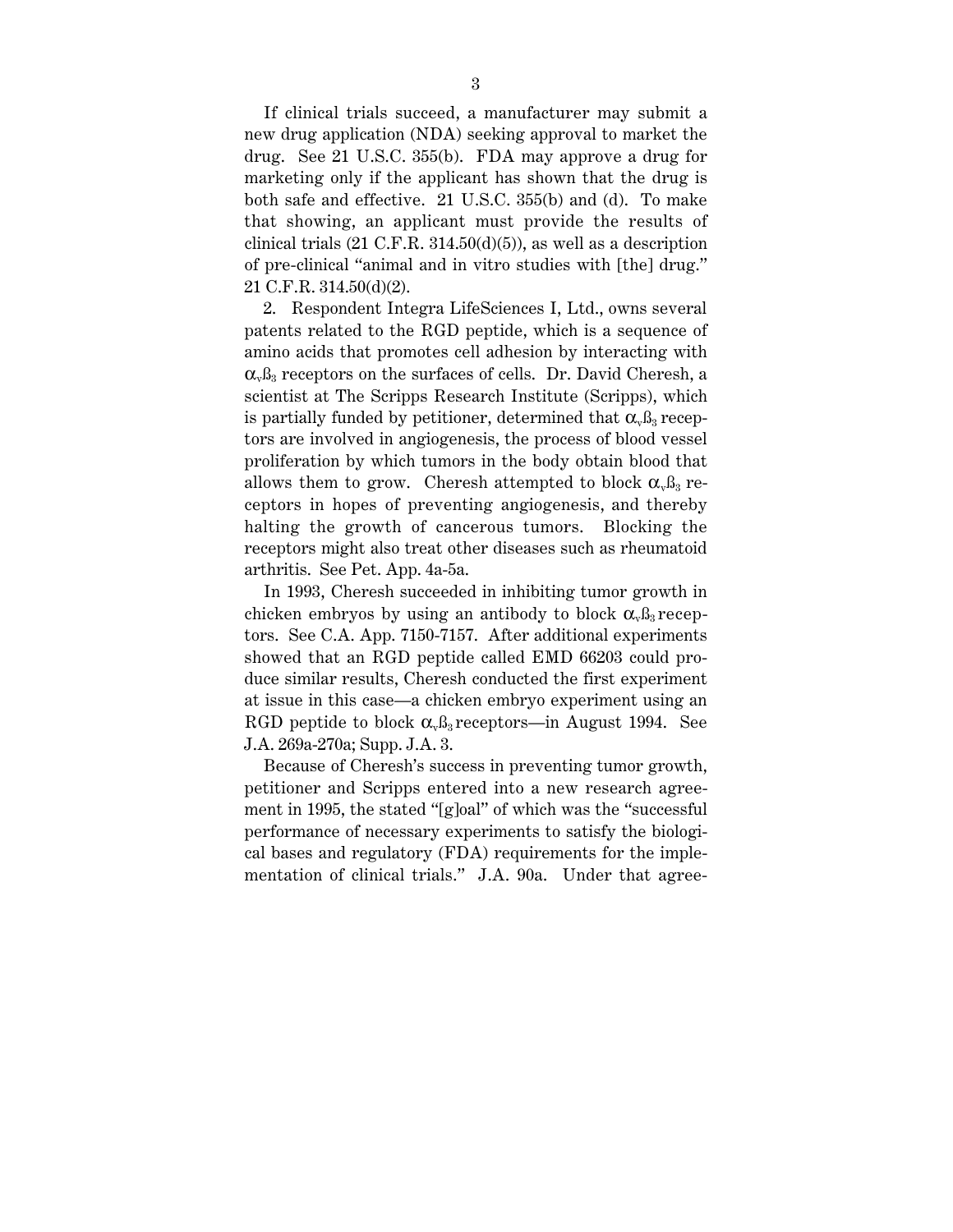ment, EMD 66203 and other compounds would be "tested at Scripps" for "half-life, toxicity and efficacy" in inhibiting angiogenesis. J.A. 85a-87a. While Scripps performed that work, Merck would conduct "[t]oxicological, pharmacokinetic and biodistribution studies." J.A. 93a. The agreement contemplated that Merck would commence clinical trials within three years. See J.A. 86a, 93a.

The ensuing experiments identified two derivatives of EMD 66203 that appeared to be even more promising: EMD 85189 and EMD 121974. Pet. App. 5a. Animal and other pre-clinical testing continued on all three RGD peptides:

Scripps scientists conducted several *in vivo* and *in vitro* experiments "to evaluate the specificity, efficacy, and toxicity of EMD 66203, 85189 and 121974 for various diseases, to explain the mechanism by which these drug candidates work, and to determine which candidates were effective and safe enough to warrant testing in humans."

*Ibid.*; see Supp. J.A. 3-5 (listing relevant experiments). Scripps also tested a number of other compounds. See J.A. 463a-464a, 479a-480a.

In 1997, Scripps determined that EMD 121974 was the best candidate for drug development. Pet. App. 6a. In 1999, the National Cancer Institute (NCI), a component of NIH, filed an IND for EMD 121974. C.A. App. 29.

3. In 1996, while Scripps' research was progressing, respondents brought suit against petitioner for patent infringement. Respondents claimed, *inter alia*, that Cheresh and Scripps infringed various patents relating to the RGD peptides, and that petitioner had willfully infringed the patents, in part by supplying EMD 66203 to Cheresh and Scripps.

The district court entered a judgment of infringement against petitioner. Pet. App. 45a-46a. After ruling that all of the experiments conducted before August 1994 were pro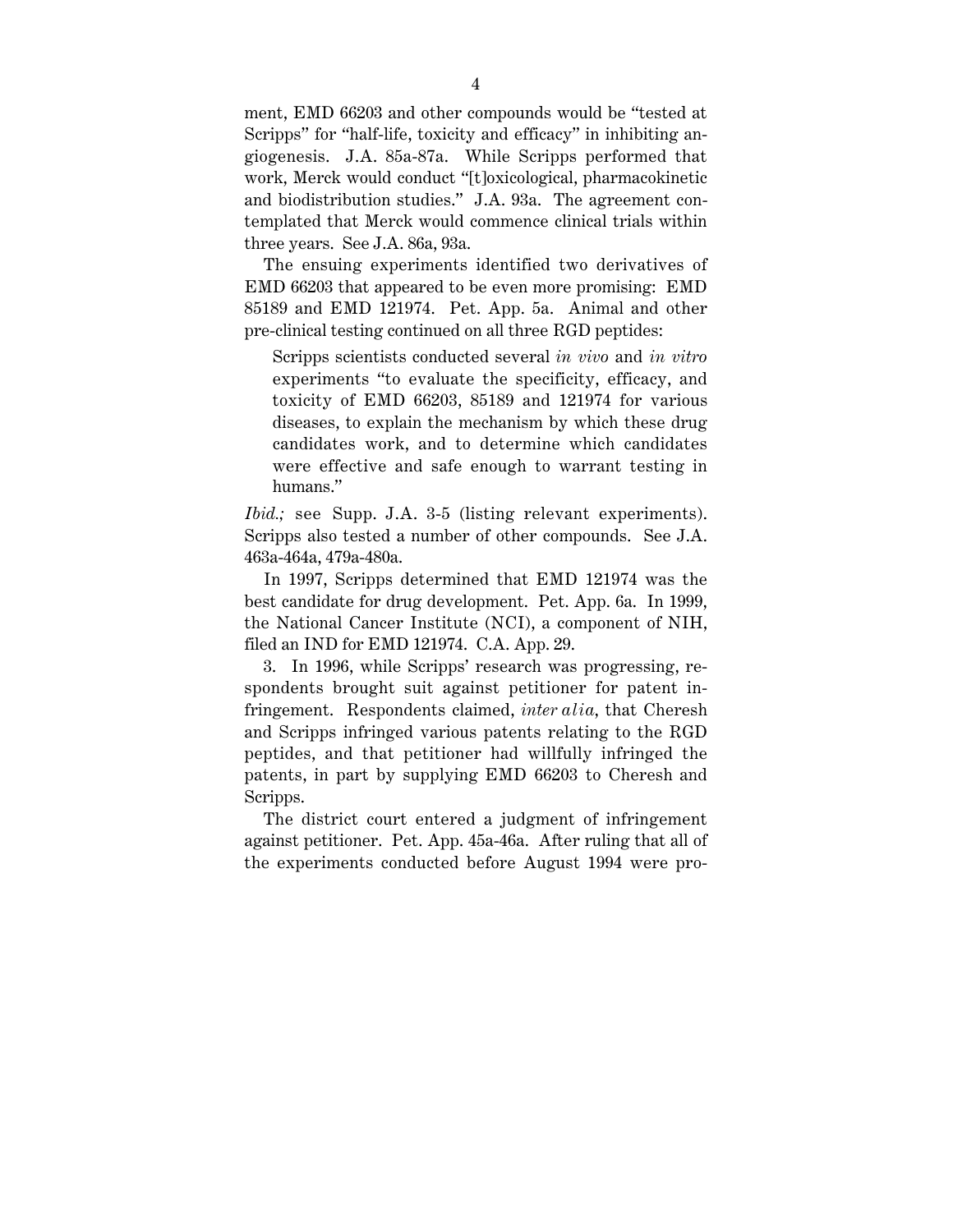tected by a common law "experimental use" exemption, the court instructed the jury to determine whether the other experiments were covered by the FDA exemption:

To prevail on this defense, Merck must prove by a preponderance of the evidence that it would be objectively reasonable for a party in Merck's and Scripps' situation to believe that there was a decent prospect that the accused activities would contribute, relatively directly, to the generation of the kinds of information that are likely to be relevant in the processes by which the FDA would decide whether to approve the product in question.

*Id.* at 39a. The jury returned a verdict that petitioner, Scripps, and Cheresh willfully infringed respondents' patents, and that the FDA exemption was not applicable. J.A. 58a-63a. The jury awarded \$15 million in damages. Pet. App. 4a.

Respondents asked the district court to treble the damages award based on the jury's finding of willfulness. The court rejected that request, in part because "much of the evidence at trial established that the accused experiments generated the types of information that are submitted to the FDA." Pet. App. 40a. The court denied, however, petitioner's motion for judgment as a matter of law. *Id.* at 48a-49a.

4. A divided panel of the Federal Circuit affirmed the district court's liability ruling. Pet. App. 4a, 8a-14a. The majority noted that because the "focus of the entire exemption is the provision of information to the FDA," Section 271(e)(1) "simply does not globally embrace all experimental activity that at some point, however attenuated, may lead to an FDA approval process." *Id.* at 11a, 13a.

Instead, the court of appeals held that "the district court correctly confined the  $\S 271(e)(1)$  exemption to activity that 'would contribute (relatively directly)' to information the FDA considers in approving a drug." Pet. App. 13a (quoting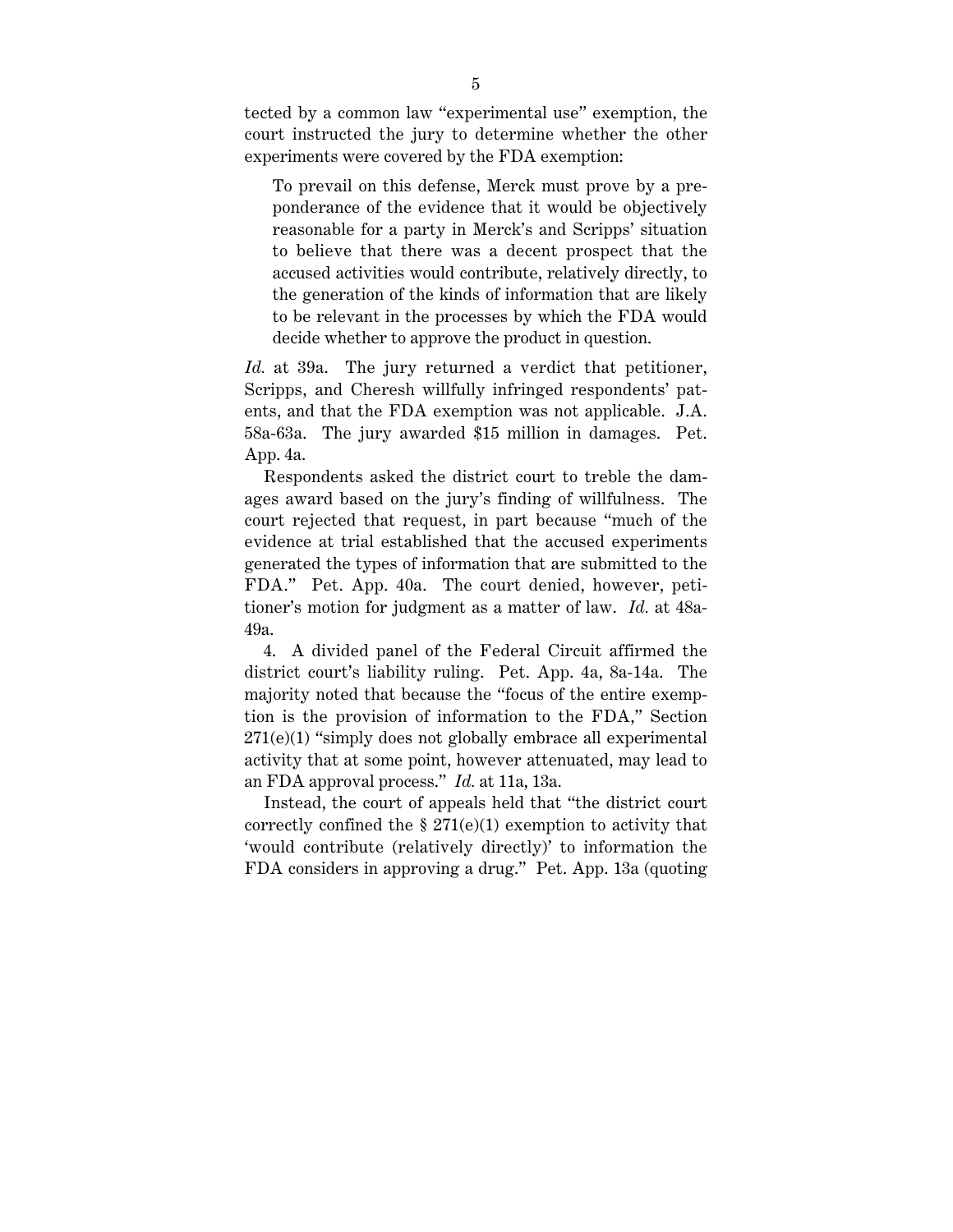*Intermedics, Inc.* v. *Ventritex, Inc.*, 775 F. Supp. 1269, 1280 (N.D. Cal. 1991), aff 'd, 991 F.2d 808 (Fed. Cir. 1993) (Table)). The panel reasoned that FDA "has no interest in the hunt for drugs that may or may not later undergo clinical testing for FDA approval," and "does not require information about drugs other than the compound featured in an Investigational New Drug application." *Id.* at 12a. The court thereby determined that although "clinical" research qualifies for the exemption, "the pre-clinical research conducted under the Scripps-Merck agreement" does not. *Id.* at 10a.

The court of appeals relied on legislative history suggesting that "the express objective of the 1984 Act was to facilitate the immediate entry of safe, effective generic drugs." Pet. App. 12a; see *id.* at 9a. In the court's view, "the context of this safe harbor" demonstrates a focus on "facilitating expedited approval of" generic versions of patented drugs "already on the market." *Id.* at 13a.

After affirming the judgment as to liability, the court of appeals reversed the jury's \$15 million damages award as excessive. Pet. App. 17a-22a. The court remanded for the district court to award damages based on "the results of a hypothetical negotiation between the patentee and the infringer at a time before the infringing activity began." *Id.* at 18a.

Judge Newman dissented from the liability determination. Pet. App. 24a-35a. In her view, all of Cheresh's experiments are exempt under either the FDA exemption or the common law experimental use exemption. *Id.* at 35a. Judge Newman noted that this Court has interpreted Section 271(e)(1) to have a "broader scope" than generic drugs. *Id.* at 32a (citing *Eli Lilly & Co.* v. *Medtronic, Inc.*, 496 U.S. 661 (1990)). Although she agreed with the majority that the FDA exemption does not "reach back down the chain of experimentation to embrace development and identification of new drugs," Judge Newman concluded that all of the research at issue "was either exempt exploratory research, or was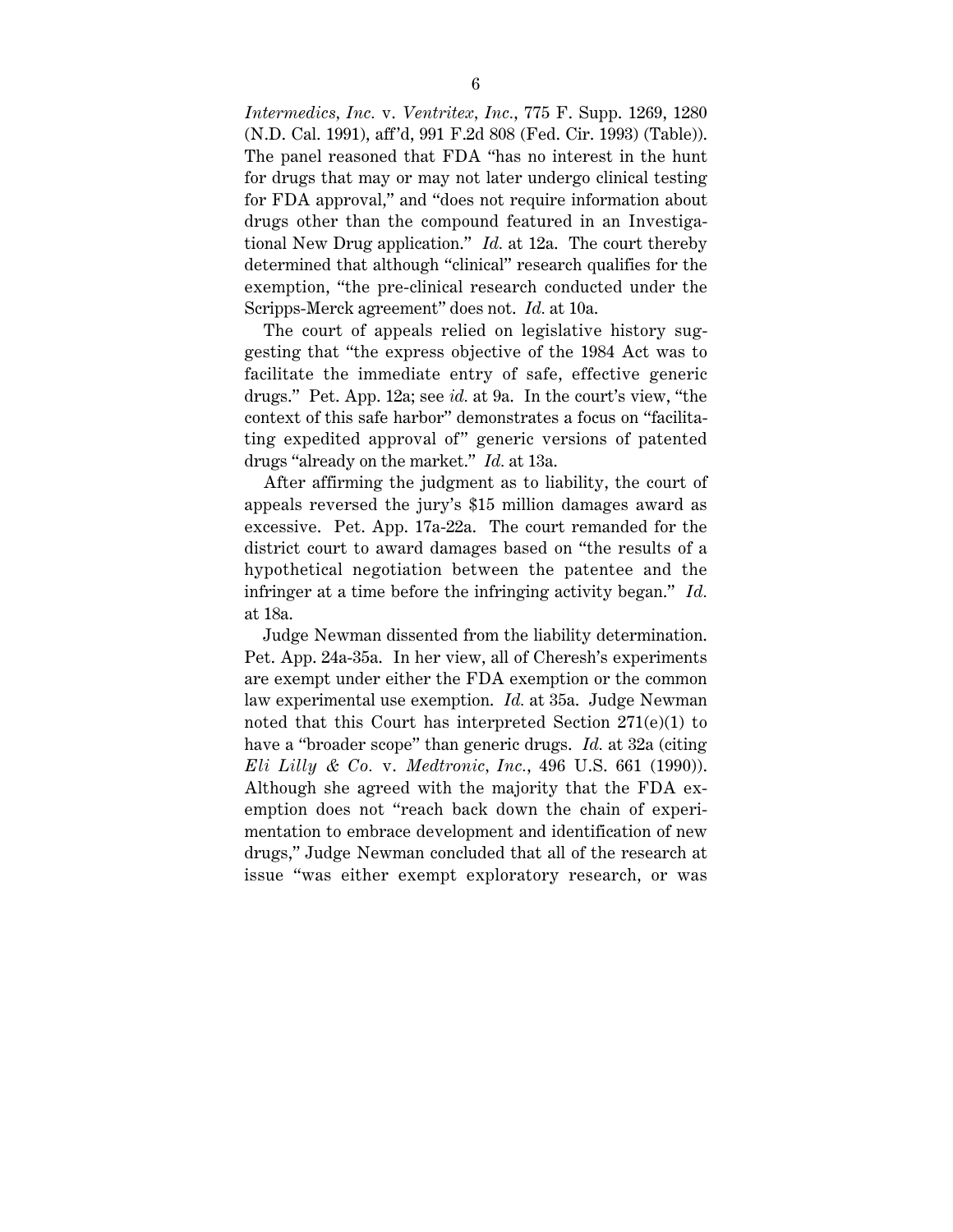immunized by  $\S 271(e)(1)$ ." *Id.* at 33a. "It would be strange," she explained, "to create an intervening kind of limbo, between exploratory research subject to exemption, and the FDA statutory immunity, where the patent is infringed and the activity can be prohibited." *Ibid.*

The Federal Circuit denied rehearing and rehearing en banc. Pet. App. 54a. At the same time, the panel issued an "errata" sheet stating that the "scope of the safe harbor is not limited to generic drug approval," but that nonetheless "the history of the 1984 Act" as described by the panel "informs the breadth of the statutory test." *Id.* at 36a. The panel also made related edits to its opinion, but did not change the portions of its opinion indicating that only clinical studies are covered by the FDA exemption. See *id.* at 36a-37a.<sup>1</sup>

### **SUMMARY OF ARGUMENT**

The court of appeals erred by limiting the FDA exemption to clinical studies. Section 271(e)(1) protects *all* uses that are reasonably related to the development and submission of information under *any* federal drug law. Because FDA requires the submission of pre-clinical studies as part of an IND, such studies are protected by the plain language of the statute. A contrary interpretation could effectively limit the exemption to generic drugs, in contravention of the policies animating the 1984 Act.

Properly construed, the exemption protects experiments that are undertaken in the course of an attempt to develop a particular drug and are reasonably related to the development of information that would be relevant to an IND or NDA. The exemption begins to apply once a researcher has

 $1$  On remand, the district court found \$1.5 million per year to be a reasonable royalty, prorated by month, and awarded damages of \$6.375 million based on its determination that infringement began in August 1994 and ended in November 1998. *Integra LifeSciences I, Ltd.* v. *Merck KGaA*, No. 96 CV 1307-B(AJB), 2004 WL 2284001, at \*11 (S.D. Cal. Sept. 7, 2004).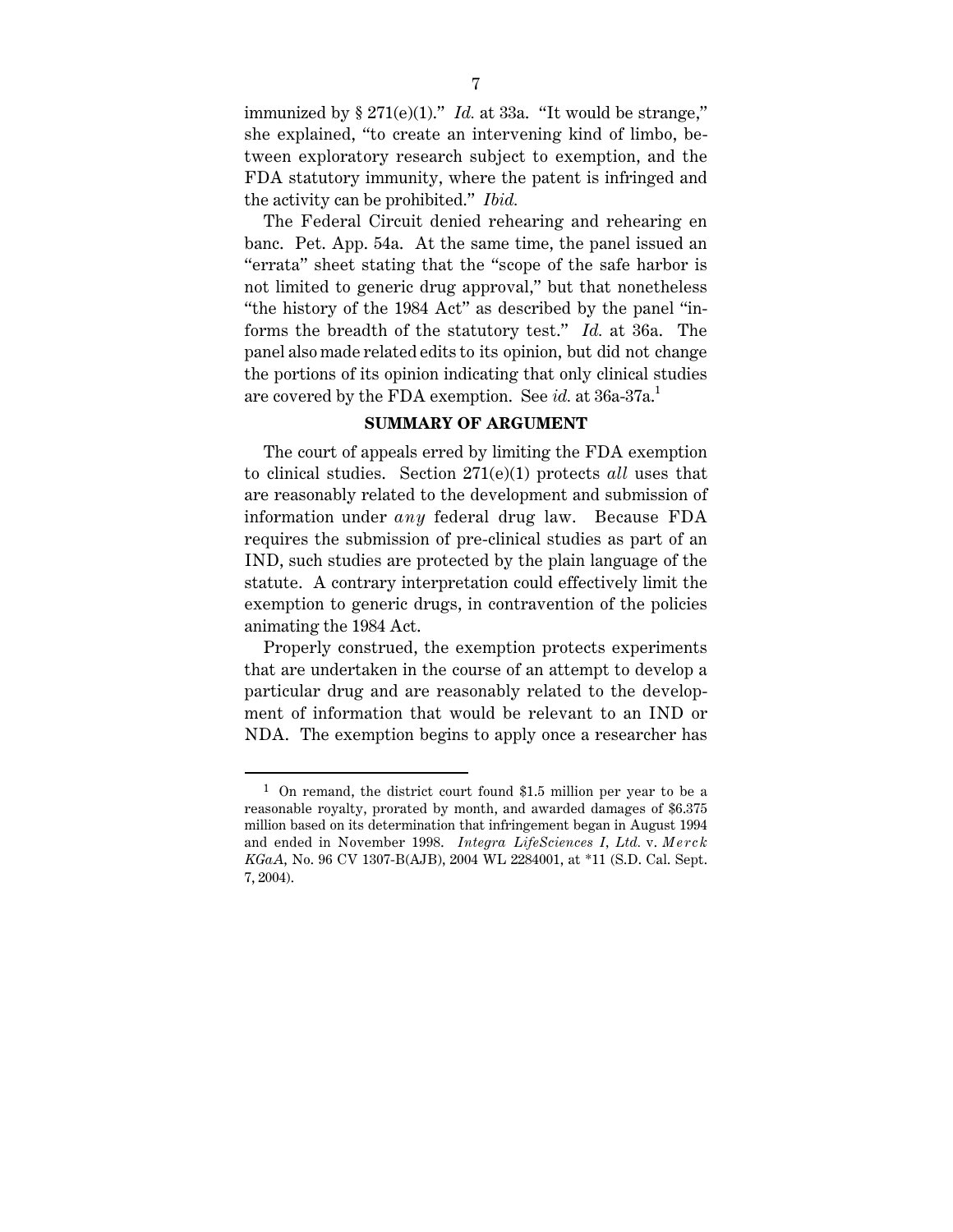progressed beyond basic research, developed a concept for a drug, and begun attempting to develop that drug. At that point, the development of the types of information that would be relevant to an IND is "reasonably related" to FDA processes because it is reasonably foreseeable that if the research succeeds, an IND will be submitted. Researchers need considerable latitude in determining which studies to conduct, both because they cannot know in advance whether a study will succeed, and because FDA has not specified either the precise experiments that must be undertaken or the requisite amount of information that must be submitted.

In this case, many, if not all, of the challenged experiments appear to be protected. Scripps undertook those experiments after it had progressed beyond the basic research stage and during the time period in which it was attempting to develop a particular drug. Many, if not all, of the experiments relate to matters, such as efficacy, that FDA considers in determining whether to permit clinical trials to proceed.

#### **ARGUMENT**

# **THE FDA EXEMPTION PROTECTS ALL ACTIVI-TIES THAT ARE UNDERTAKEN IN THE COURSE OF ATTEMPTING TO DEVELOP A PARTICULAR DRUG AND ARE REASONABLY RELATED TO THE DEVELOPMENT OF THE TYPES OF INFORMATION THAT WOULD BE RELEVANT TO AN INVESTIGA-TIONAL NEW DRUG APPLICATION OR NEW DRUG APPLICATION**

# **A. The Exemption Is Not Limited To Clinical Research**

The court of appeals drew a sharp distinction between "general" and "clinical" research, and indicated that only the latter falls within the exemption. Pet. App. 12a, 14a. In discussing the experiments at issue, the court stressed that the studies were "pre-clinical" as opposed to "clinical," and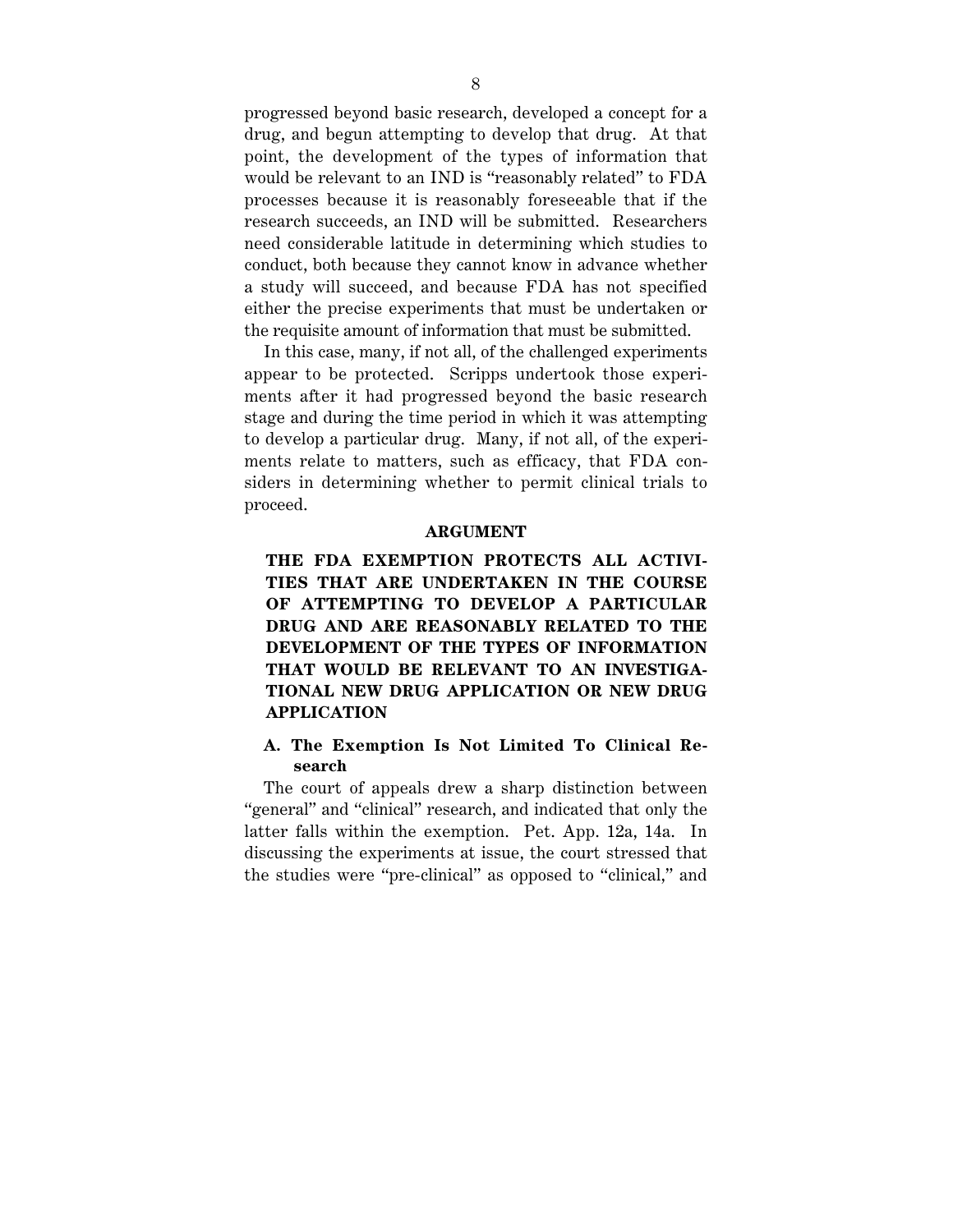thus were not exempt. See, *e.g.*, *id.* at 12a ("the Scripps work sponsored by Merck was not 'solely for uses reasonably related' to *clinical* testing for FDA") (emphasis added); *id.* at 10a (identifying "the question arising in this case" as being "whether the *pre-clinical* research conducted under the Scripps-Merck agreement is exempt from liability") (emphasis added); *id.* at 12a ("the Scripps work sponsored by Merck was not *clinical* testing to supply information to the FDA") (emphasis added).

The court of appeals erred in adopting that unduly narrow view of the FDA exemption. Under 35 U.S.C. 271(e)(1), the use of a patented invention "solely for uses reasonably related to the development and submission of information under a Federal law which regulates the manufacture, use, or sale of drugs" is exempt from liability for patent infringement. The plain language of the FDA exemption and of the drug laws and regulations, not to mention the policy behind the FDA exemption, establish that much of the pre-clinical research that is conducted before the submission of an IND to FDA falls within the scope of the exemption.

#### **1.** *The exemption applies to pre-clinical studies that are reasonably related to a potential IND or NDA*

Congress expressly contemplated that pre-clinical studies would be submitted to FDA. Under the FFDCA, a new drug intended for human use cannot be introduced into interstate commerce until the Secretary of Health and Human Services has determined that it is both safe and effective. 21 U.S.C. 355(a) and (d). In order to facilitate clinical testing of new drugs, Congress has exempted from the pre-market safety and effectiveness requirements "drugs intended solely for investigational use by experts qualified by scientific training and experience to investigate the safety and effectiveness of drugs." 21 U.S.C.  $355(i)(1)$  (2000 & Supp. 2001). Congress authorized the Secretary to promulgate regulations "conditioning such exemption upon \* \* \* the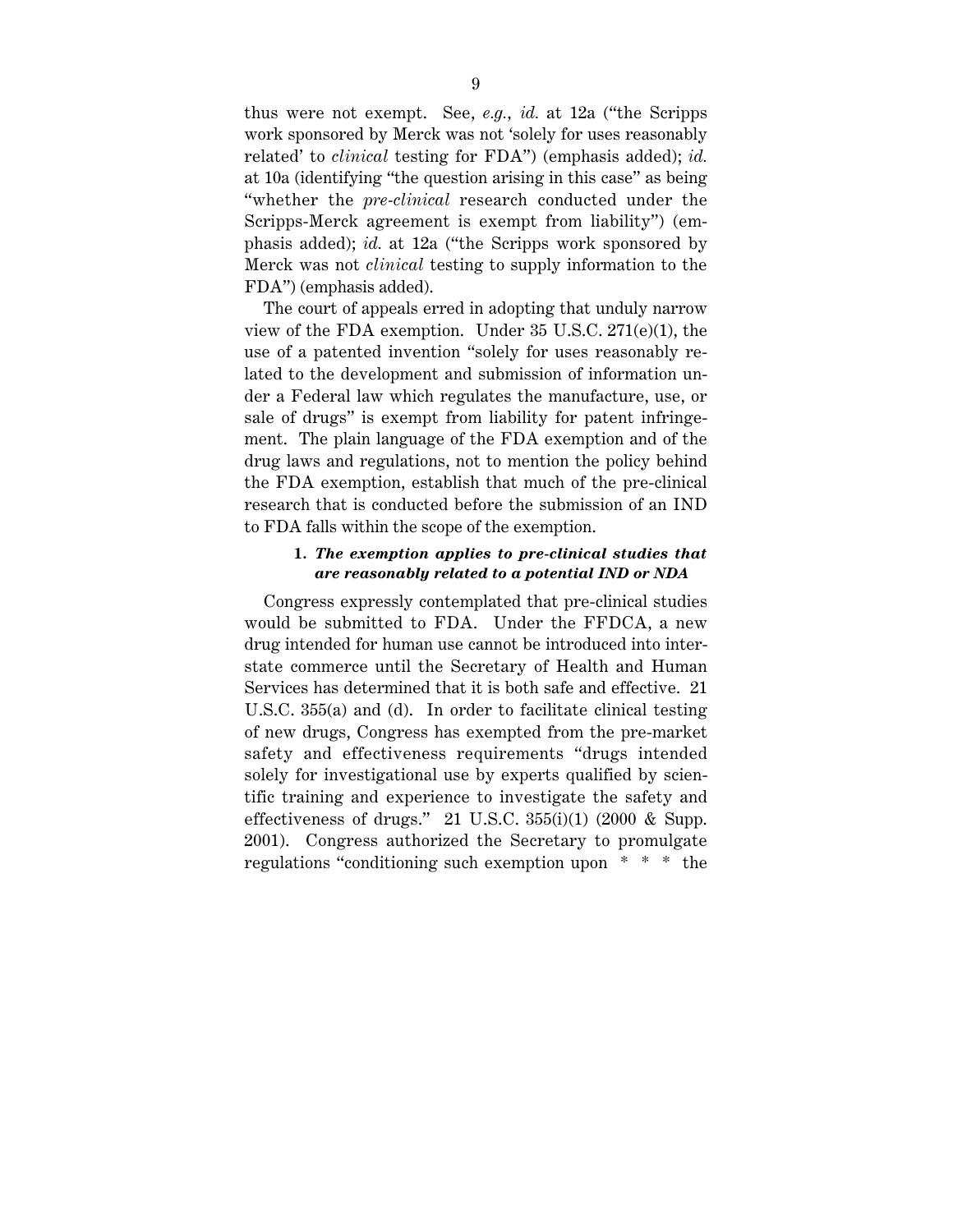*submission to the Secretary \* \* \* of preclinical tests (including tests on animals)* of such drug adequate to justify the proposed clinical testing." 21 U.S.C. 355(i)(1)(A) (emphasis added). Based on the results of those pre-clinical tests, FDA may prohibit clinical testing if it finds that "the drug involved represents an unreasonable risk to the safety of the persons who are the subjects of the clinical investigation." 21 U.S.C. 355(i)(3)(B)(i).

Pursuant to the FFDCA, the Secretary promulgated regulations establishing the IND process. See 21 C.F.R. 312.1 *et seq.* Those regulations do not require the submission of any specific studies (see, *e.g.*, 21 C.F.R. 312.23(a)(8)), but they expressly contemplate the submission of data from preclinical experiments. In particular, the regulations require a "summary of the pharmacological and toxicological effects of the drug in animals," "[a]dequate information about pharmacological and toxicological studies of the drug involving laboratory animals or in vitro," and explanation of the "rationale for the drug or the research study." 21 C.F.R.  $312.23(a)(3)(iv)(a)$ ,  $(5)(ii)$  and  $(8)$ . Without data from preclinical experiments, an applicant could not satisfy those requirements.

At the IND stage, FDA also considers pre-clinical studies related to the effectiveness of a drug in determining whether clinical trials would pose an "unreasonable risk" to the safety of participants in the trials. See 21 U.S.C. 355(i)(3)(B)(i). FDA might allow clinical testing of a drug that posed significant safety concerns if the drug had a sufficiently positive potential to address a serious disease, although the agency would not accept similar risks for a drug that was less likely to succeed or that would treat a less serious medical condition. Thus, the Investigator's Brochure included in an IND (21 C.F.R. 312.23(a)(5)) must provide the reader with sufficient information to "make his/her own unbiased riskbenefit assessment of the appropriateness of the proposed clinical trial." *Guidance for Industry, Good Clinical Prac-*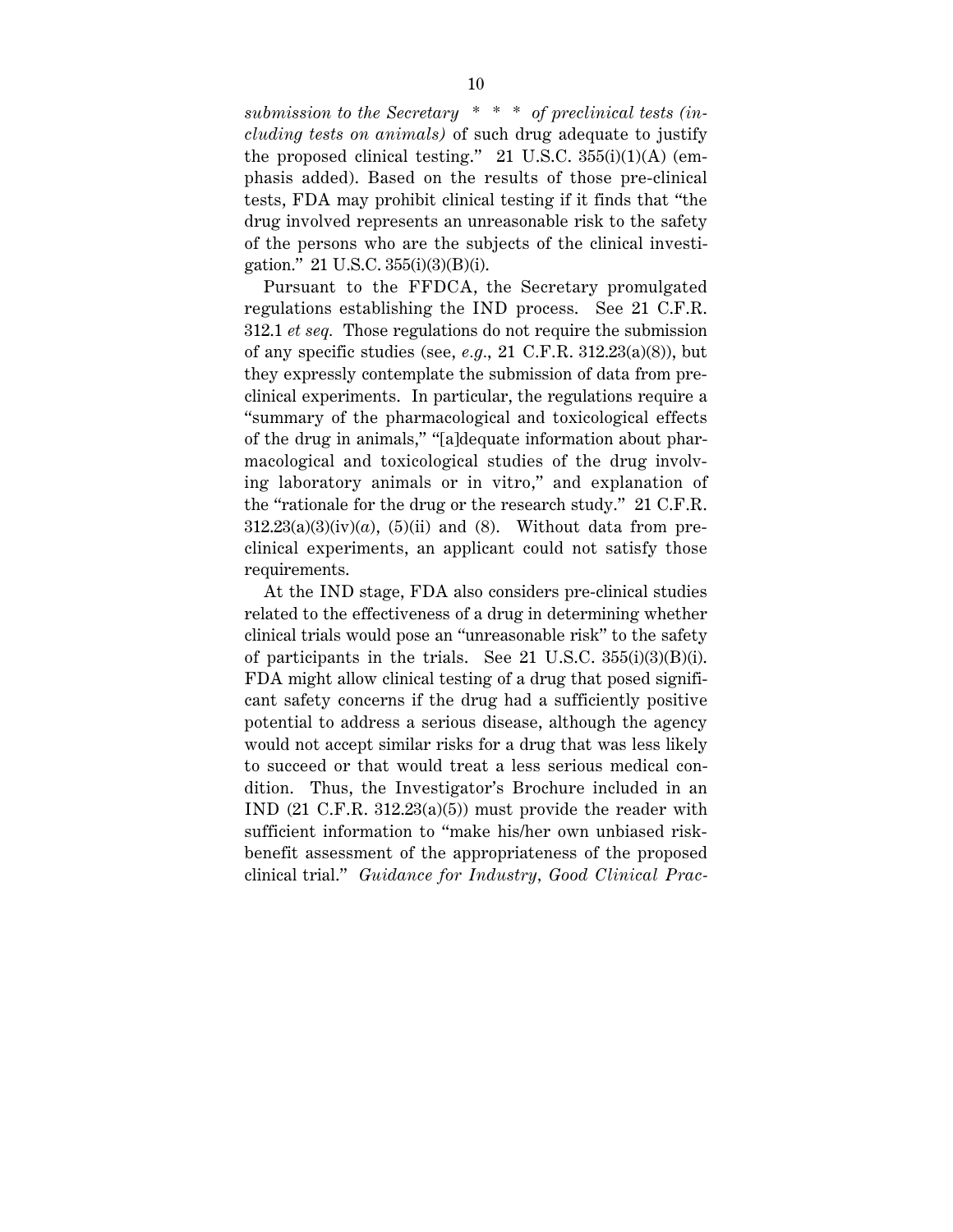*tice: Consolidated Guidance* 43 (Apr. 1996) (*Consolidated Guidance*) <http://www.fda.gov/cder/guidance/959fnl.pdf>. Participants in clinical trials must likewise receive "[a] description of any benefits \* \* \* which may reasonably be expected from the research" (21 C.F.R. 50.25(a)(3)), and the independent Institutional Review Boards that oversee the conduct of clinical trials will block trials from proceeding unless "[r]isks to subjects are reasonable in relation to anticipated benefits." 21 C.F.R. 56.111(a)(2).

While clinical trials are proceeding, the sponsor of the trials must submit annual reports to FDA detailing the progress of the investigations. 21 C.F.R. 312.33. Because researchers often continue to conduct "pre-clinical" studies on animals or in vitro even after clinical trials have begun,<sup>2</sup> FDA requires that each annual report include "[a] list of the preclinical studies (including animal studies) completed or in progress during the past year and a summary of the major preclinical findings." 21 C.F.R. 312.33(b)(6).

In addition to considering pre-clinical research at the IND stage and throughout the course of the clinical trials, FDA also considers such research in deciding whether to approve an NDA. Congress required that each NDA include "full reports of investigations which have been made to show whether or not such drug is safe for use and whether such drug is effective in use." 21 U.S.C. 355(b)(1). FDA's regulations implement that directive by requiring, inter alia, a description of "animal and in vitro studies with [the] drug," including "[s]tudies of the pharmacological actions of the drug in relation to its proposed therapeutic indication" and "[s]tudies of the toxicological effects of the drug." 21 C.F.R.  $314.50(d)(2)(i)$  and (ii).

 <sup>2</sup> Animal testing during the clinical phase can help, for example, to demonstrate whether long-term use of a drug results in disease or birth defects. See *From Test Tube to Patient: Improving Health Through Human Drugs* 17 (1999) (*From Test Tube to Patient*) <http://www.fda. gov/cder/about/whatwedo/testtube-full.pdf>.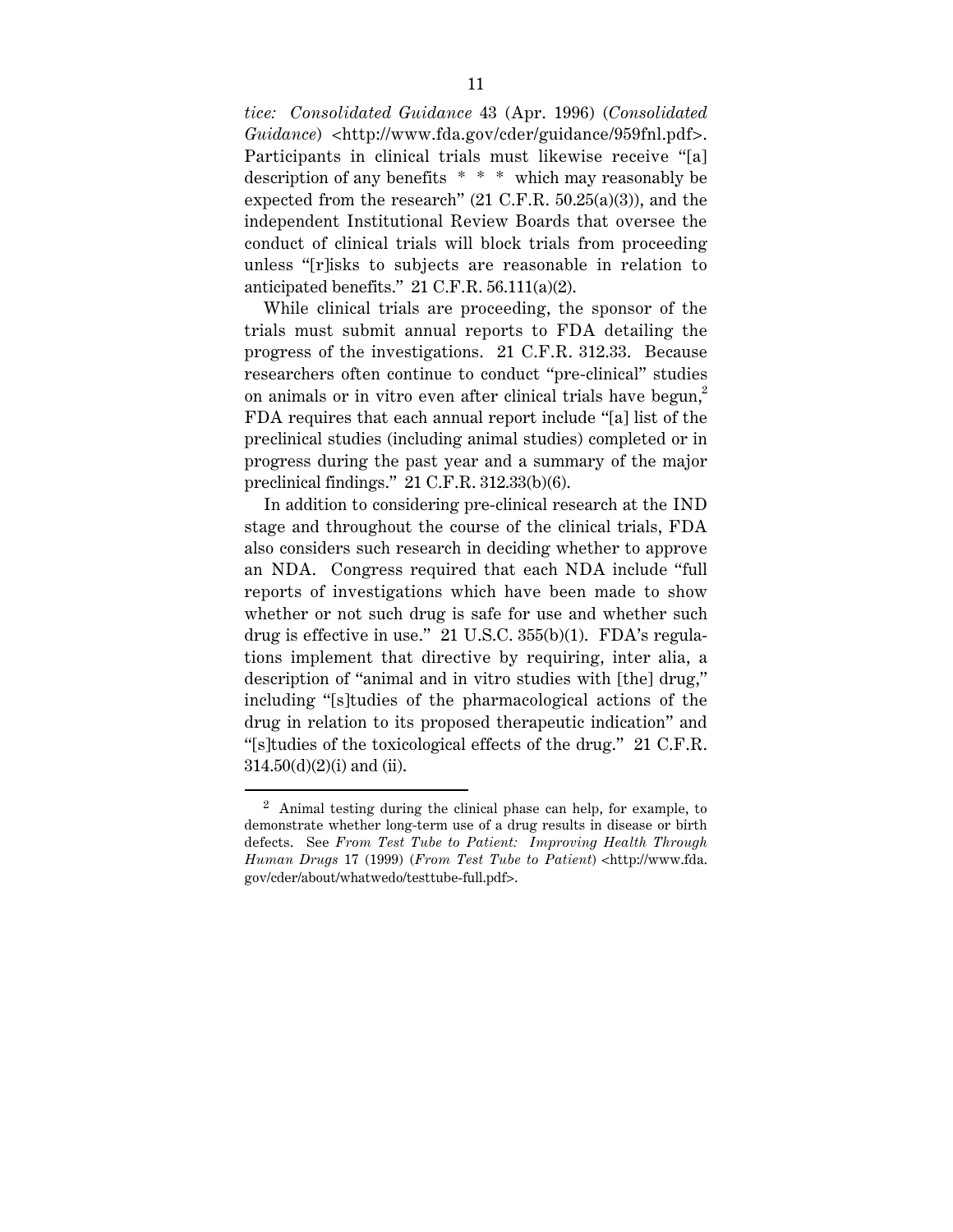In sum, the results of pre-clinical research are routinely submitted to FDA under the FFDCA. As FDA has explained, "[m]any drugs thought to be of potential value in treating human disease are introduced into development based on knowledge of in vitro receptor binding properties and identified pharmacodynamic effects in animals." FDA, *Guidance for Industry Exposure-Response Relationships— Study Design, Data Analysis, and Regulatory Applications* 3 (Apr. 2003) <http://www.fda.gov/cber/gdlns/exposure. htm>. Such pre-clinical research is protected by the plain language of Section 271(e)(1), which encompasses *all* uses reasonably related to the development and submission of information under *any* federal drug law.

### **2.** *Limiting the exemption to clinical research would contravene the policies underlying the 1984 Act*

The policy concerns animating the FDA exemption also counsel against limiting the exemption to clinical research. Such a limitation would thwart Congress's intent to permit manufacturers to develop new products and obtain regulatory approvals for those products *before* the expiration of their competitors' patents.

a. The patent laws are generally intended to strike "a balance between the need to encourage innovation and the avoidance of monopolies which stifle competition without any concomitant advance in the 'Progress of Science and useful Arts." Bonito Boats, Inc. v. Thunder Craft Boats, Inc., 489 U.S. 141, 146 (1989) (quoting U.S. Const. Art. I, § 8, Cl. 8). Patent holders are entitled to exclude others from using their inventions for a limited time, but "after the expiration of a federal patent, the subject matter of the patent passes to the free use of the public as a matter of federal law." *Id.* at 152.

Before Congress enacted Section 271(e)(1), however, the expiration of a drug patent did not lead to the immediate passing of the invention to the free use of the public.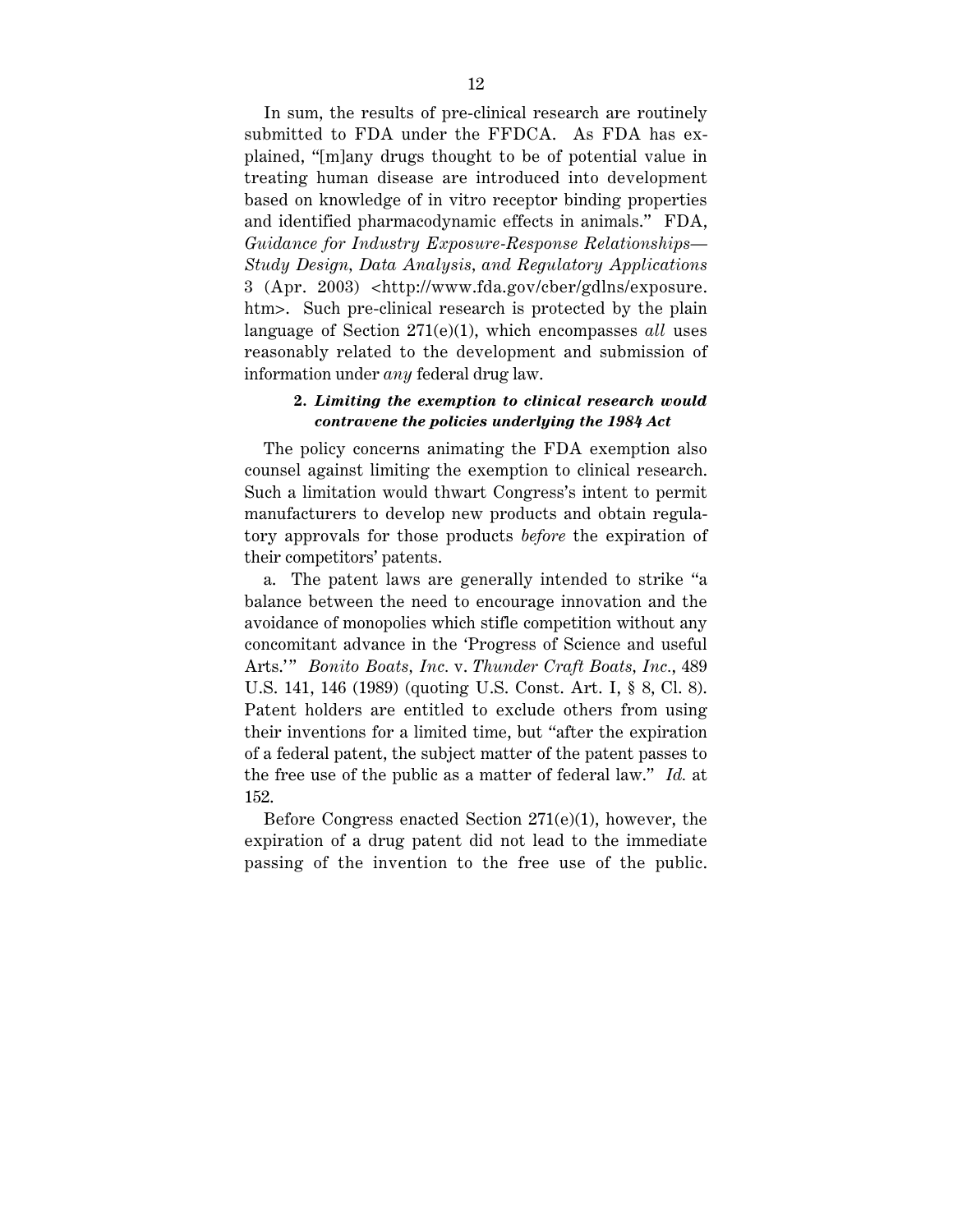Because the patent laws generally prohibit the mere use of a patented invention, drug manufacturers could not conduct tests on potential new products until after all relevant patents had expired. See *Roche Prods., Inc.* v. *Bolar Pharm. Co.*, 733 F.2d 858, 861 (Fed. Cir. 1984). Yet until the manufacturer completed safety and efficacy testing and obtained FDA approval, the manufacturer could not market the drug. Thus, "the combined effect of the patent law and the premarket regulatory approval requirement was to create an effective extension of the patent term." *Eli Lilly & Co.* v. *Medtronic, Inc.*, 496 U.S. 661, 670 (1990); see H.R. Rep. No. 857, 98th Cong., 2d Sess. Pt. 1, at 46 (1984). The length of that extension could be quite significant: FDA has estimated that, on average, it takes more than eight years "to study and test a new drug before the agency can approve it for the general public." *From Test Tube to Patient* at 15.<sup>3</sup>

Congress sought to eliminate that effective extension of the patent term by "allow[ing] competitors, prior to the expiration of a patent, to engage in otherwise infringing activities necessary to obtain regulatory approval." *Eli Lilly*, 496 U.S. at 671; see H.R. Rep. No. 857, *supra*, Pt. 1, at 45 ("The purpose of [the exemption] is to establish that experimentation with a patented drug product, when the purpose is to prepare for commercial activity which will begin after a valid patent expires, is not a patent infringement."). The manufacturer may not, however, *market* the new product until after all relevant patents expire. Congress thus balanced the relevant considerations by eliminating the effective extension of the patent term while continuing to permit patent holders to exclude others from the

 <sup>3</sup> Although the courts have recognized a common law "experimental use" exemption to the patent laws, that exemption does not apply to commercial activities. See *Madey* v. *Duke Univ.*, 307 F.3d 1351, 1362 (Fed. Cir. 2002), cert. denied, 539 U.S. 958 (2003); Gov't Br. at 8-9, *Madey*, *supra*. Thus, it does not eliminate this difficulty and is not at issue here. See Pet. App. 6a n.2.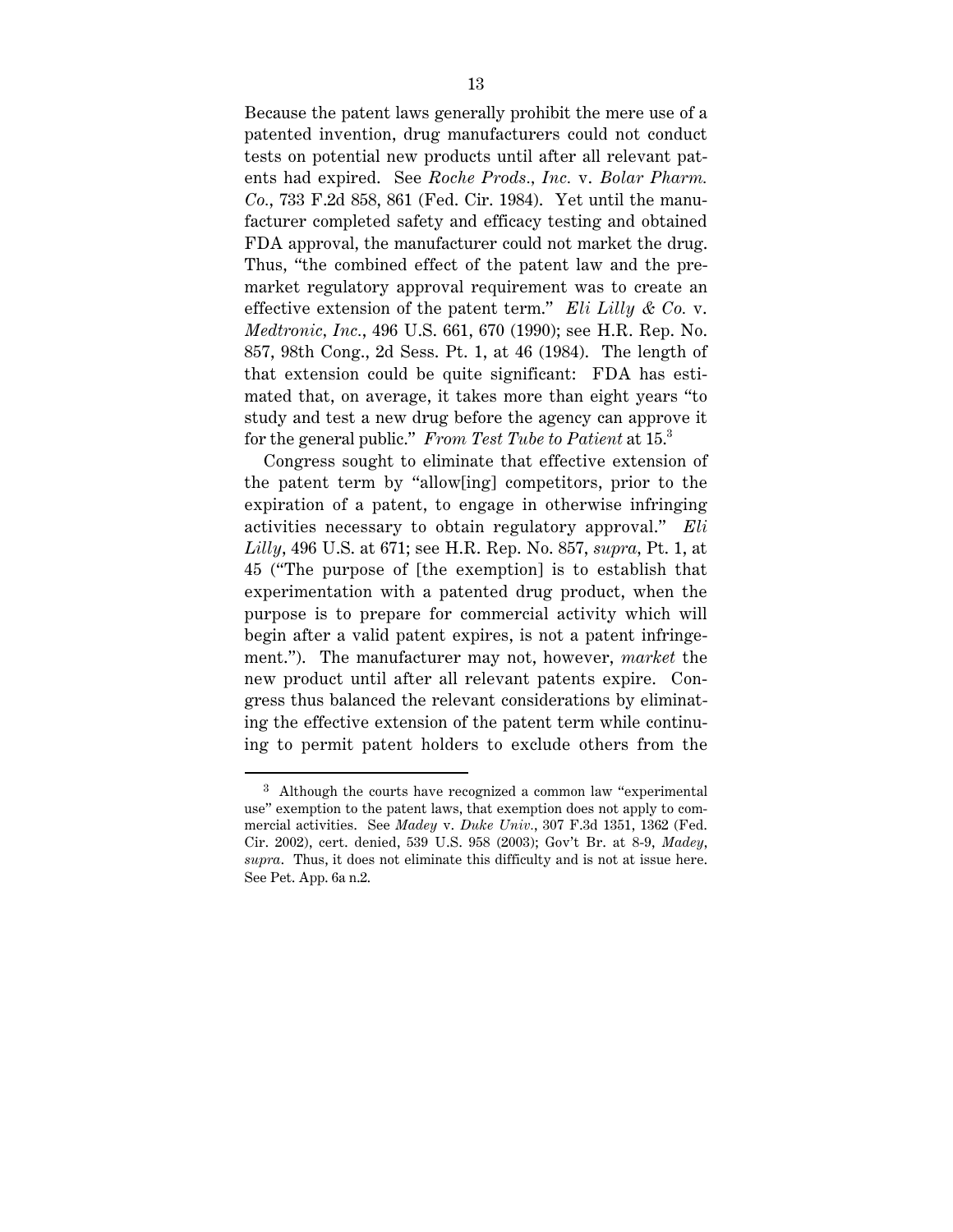marketplace for the full term of their patents. See *id.* at 45- 46; *id.* Pt. 2, at 8-9, 29-30.

The court of appeals' limitation of the FDA exemption to clinical studies would upset that balance. If a manufacturer could not conduct the pre-clinical studies necessary to obtain FDA approval to conduct clinical studies, "the exemption would never be reached because the underlying preliminary research and development work could not be undertaken." *Bristol-Myers Squibb Co.* v. *Rhone-Poulenc Rorer, Inc.*, No. 95 Civ. 8833 (RPP), 2001 WL 1512597, at \*6 (S.D.N.Y. Nov. 28, 2001). Such an evisceration of the exemption "would plainly frustrate Congress' intent." *Ibid.*

b. The court of appeals rested its contrary view on a misunderstanding of congressional intent. Based on a review of the legislative history, the court determined (Pet. App. 12a, 13a) that Section 271(e)(1) should be read narrowly because "the express objective of the 1984 Act was to facilitate \* \* \* generic drugs." *Id.* at 12a. Manufacturers of generic drugs are not ordinarily required to submit preclinical safety or effectiveness data. Instead, approval of a generic drug generally depends upon a showing that the generic is equivalent to the original. See 21 U.S.C. 355(j)(2). Based on its view that the statute focuses on generic drugs, the court therefore concluded that Congress did not intend to exempt "drug development activities far beyond those necessary for FDA approval" of a generic drug. Pet. App. 13a.

The court of appeals' reasoning is inconsistent with this Court's determination in *Eli Lilly* that Section 271(e)(1) is not limited to generic drugs, but instead applies to the "entire statutory scheme of regulation," including "medical devices, food additives, color additives, new drugs, antibiotic drugs, and human biological products." 496 U.S. at 666, 674. This Court explained that although portions of the legislative history discuss generic drugs, "[i]t is not the law that a statute can have no effects which are not explicitly men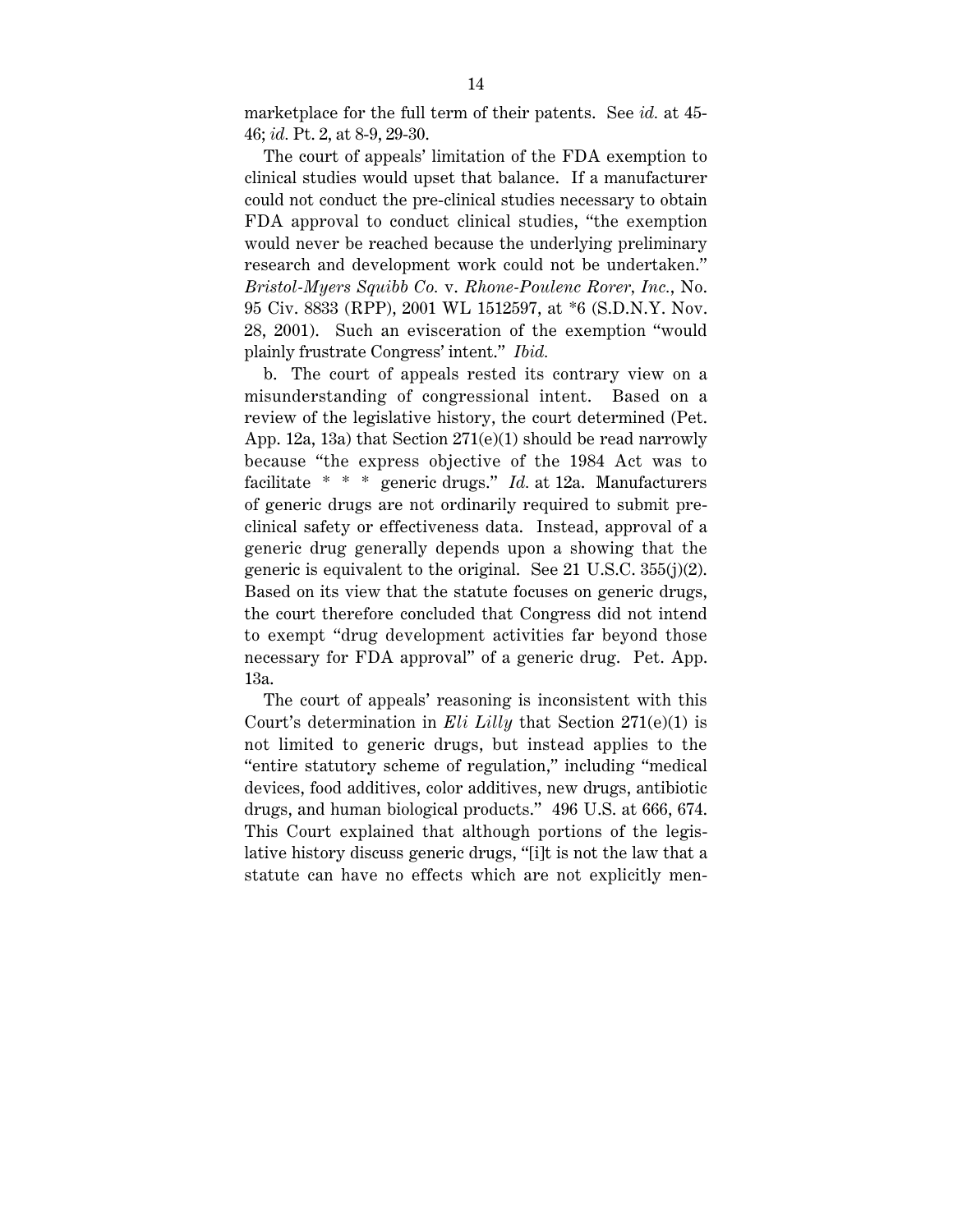tioned in its legislative history." *Id.* at 669 n.2 (quoting *Pittston Coal Group* v. *Sebben*, 488 U.S. 105, 115 (1988)); see *Oncale* v. *Sundowner Offshore Serv., Inc.*, 523 U.S. 75, 79 (1998) (noting that statutory provisions "often go beyond the principal evil [that concerned Congress] to cover reasonably comparable evils, and it is ultimately the provisions of our laws rather than the principal concerns of our legislators by which we are governed.").

Although the court of appeals issued an "errata" sheet indicating that "the scope of the safe harbor is not limited to generic drug approval," Pet. App. 36a, the revised opinion continues to suggest that the statutory exemption should be construed to focus primarily on generic drugs, and not to protect pre-clinical studies. See pp. 7, 8-9, *supra*. Thus, the court of appeals incorrectly narrowed the statutory exemption based in part on a mistaken view of congressional intent that has already been rejected by this Court.<sup>4</sup>

**B. The Exemption Applies to Activities That Are Undertaken In The Course Of Attempting To Develop A Particular Drug And Are Reasonably Related To The Development Of The Types Of Information That Would Be Relevant To An IND Or NDA**

Although the court of appeals erred in limiting the exemption to clinical studies, all three judges on the panel correctly recognized that Section 271(e)(1) does not reach all

 <sup>4</sup> The court of appeals relied in part on a statement in a committee report that the exemption was intended to have only a *de minimis* effect on patent holders' rights. Pet. App. 9a, 12a-13a (citing H.R. Rep. No. 857, *supra*, Pt. 2, at 30). That statement is not inconsistent with the plain language of Section 271(e)(1). The exemption has a *de minimis* effect insofar as it authorizes only experimentation, and not marketing, during the term of a patent. But that does not mean that the exemption is limited to a *de minimis* amount of testing. Indeed, this Court recognized in *Eli Lilly* that "[e]ven if the competitive injury caused by the noninfringement provision is *de minimis* with respect to most drugs, surely it is substantial with respect to some of them." 496 U.S. at 678 n.7.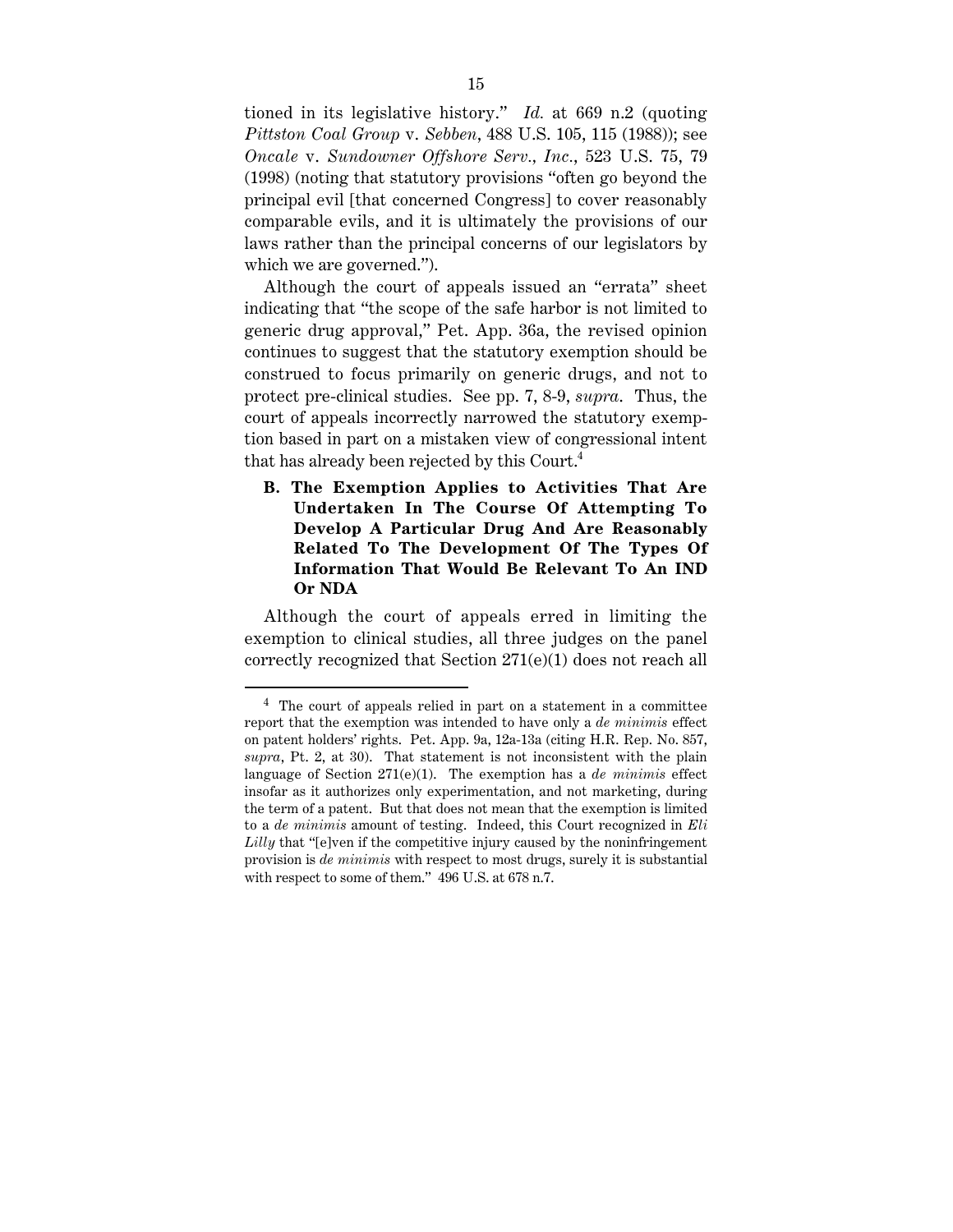the way down the causal chain to "embrace all experimental activity that at some point, however attenuated, may lead to an FDA approval process." Pet. App. 13a; accord *id.* at 33a (Newman, J., dissenting). If Congress had desired to exempt all medical research, it could have easily done so. Instead, it tied the exemption to uses reasonably related to the development and submission of information to FDA.

Properly construed, the exemption protects experiments that are: 1) undertaken in the course of an attempt to develop a particular drug, and 2) reasonably related to the development of the types of information that would be relevant to an IND or NDA. The first of those requirements identifies the point in the research process at which the exemption begins to apply; the second specifies the scope of research that is protected after that time.

### **1.** *The exemption begins to apply when a researcher progresses beyond basic research and begins efforts to develop a particular drug*

The exemption begins to apply when a researcher has progressed beyond basic research and is engaged in focused efforts to develop a particular drug.

a. Drug research begins with basic research "directed towards fundamental understanding of biology and disease processes." FDA, *Innovation/Stagnation: Challenge and Opportunity on the Critical Path to New Medical Products* 6 (Mar. 2004) (*Innovation/Stagnation*) <http://www.fda.gov/oc/ initiatives/criticalpath/whitepaper.pdf>. At the basic research stage, scientists "stud[y] how the body functions, both normally and abnormally, at its most basic levels." *From Test Tube to Patient* at 15. That research, "in turn, leads to a concept of how a drug might be used to prevent, cure, or treat a disease or medical condition." *Ibid.*

Although non-commercial basic research may be protected by the common law experimental use exemption, basic research is not reasonably related to the submission of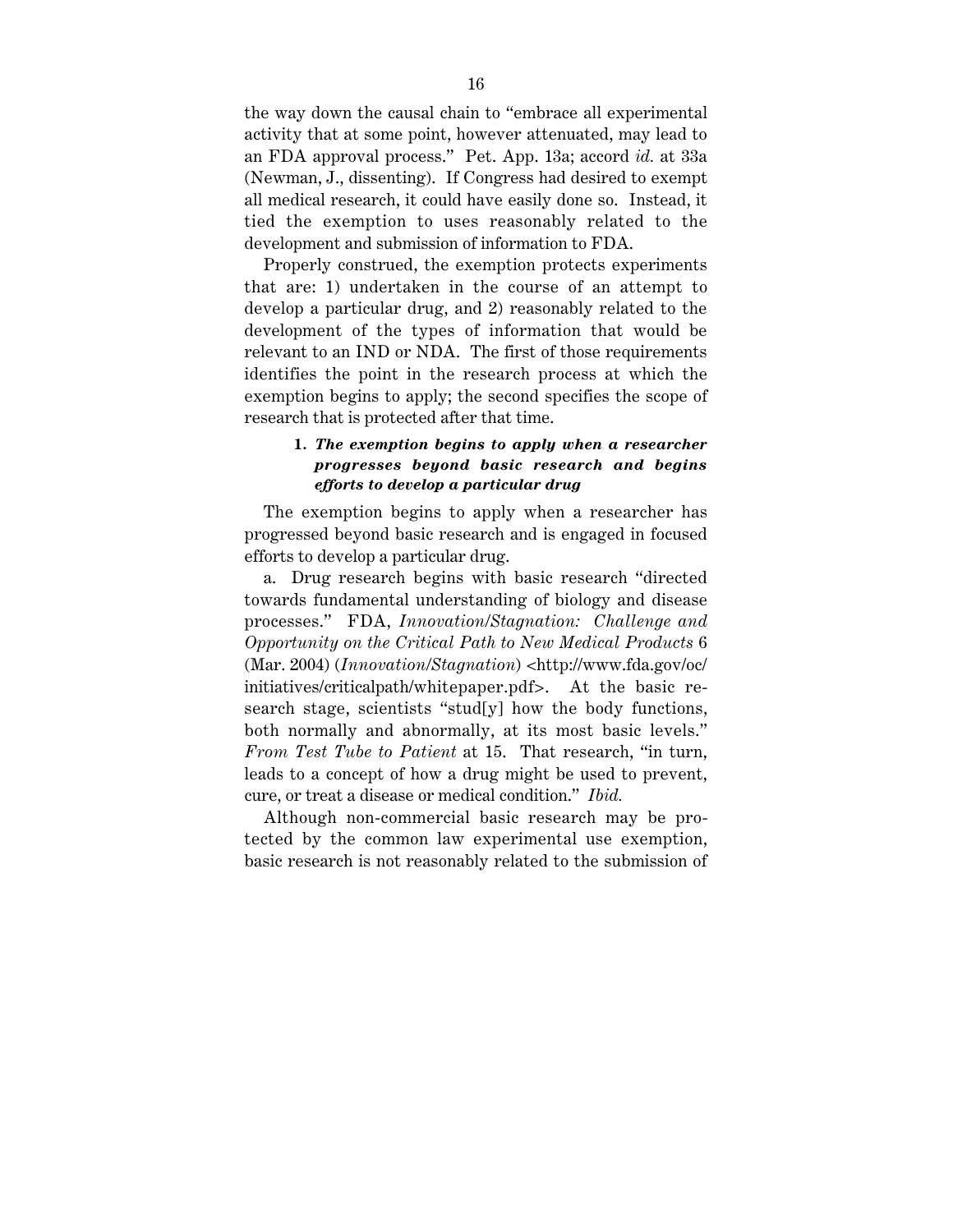information to FDA because it is not directed toward the development of any particular drug. Instead, it lays the foundation for such work. Thus, any connection between basic research and the submission of an IND or NDA is too attenuated to satisfy the reasonable relationship requirement of Section 271(e)(1).

Once a researcher has begun attempting to develop a particular drug, however, its efforts to develop that drug are reasonably related to the development and submission of information to FDA because it is reasonably foreseeable that, if those efforts succeed, an IND will be submitted on the basis of the research activities. In other words, research is not protected by the FDA exemption when a researcher is still searching for a concept for a drug, but once the researcher begins attempting to develop a substance with specific characteristics in order to achieve a specific objective, the research is protected.

The facts of this case provide a good illustration. Cheresh conducted basic research for several years into cell receptors and angiogenesis. See Pet. App. 5a; C.A. App. 7124-7125. That research led him to conclude that  $\alpha_{\nu} \beta_3$  receptors are associated with newly-forming blood vessels, and that blocking such receptors on certain cells could, in theory, prevent the growth of blood vessels that nourish tumors. See Pet. App. 5a. Cheresh then ran experiments showing that an antibody could block  $\alpha_{\nu} \beta_3$  receptors, and that blocking those receptors would in fact prevent the growth of tumors in chicken embryos. See C.A. App. 7151-7157.

Only *after* publishing the results of that work in April 1994 did Cheresh begin the first experiment at issue in this case, in August 1994. See C.A. App. 7154, 7157; Supp. J.A. 3. Thus, before the experiments at issue here began, Scripps had already moved beyond basic research, and had begun researching a particular drug—one that would block  $\alpha_{\nu} \beta_3$  receptors in order to prevent the growth of cancerous tumors, and potentially have other beneficial effects. As the court of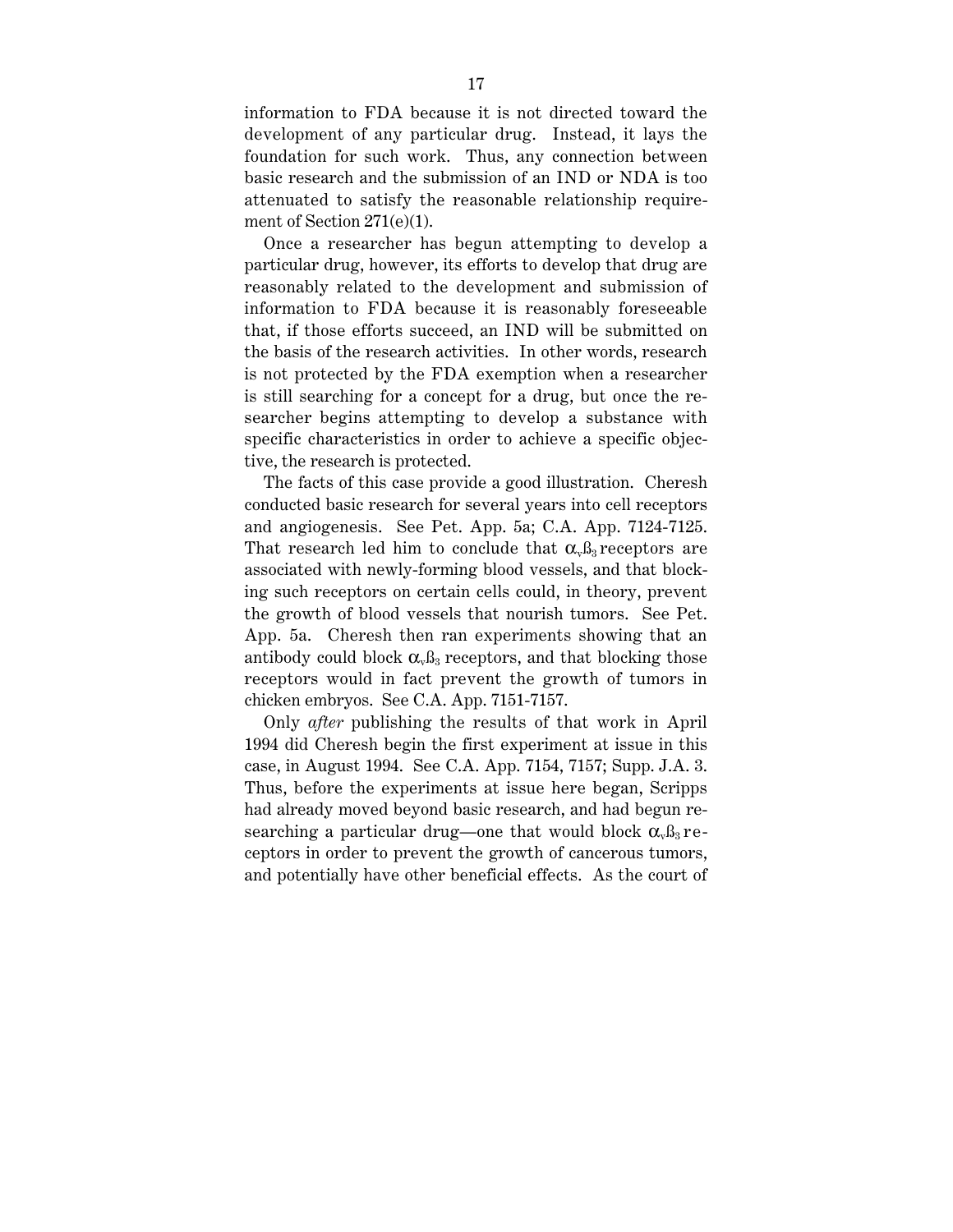appeals explained, the allegedly infringing experiments consisted of identifying candidates to use in that drug and "necessary experiments to satisfy the biological bases and regulatory (FDA) requirements for the implementation of clinical trials." Pet. App. 5a.

b. The court of appeals suggested (Pet. App. 10a, 12a) that the exemption should not apply to work intended to "identif[y] the best drug candidate to subject to future clinical testing," but instead should apply only after a researcher settles on a single "compound featured in an Investigational New Drug Application." A researcher could not, however, settle on a particular compound unless it had already run tests on that compound that revealed it to be the best candidate for use in the drug. Thus, "screening" of compounds for use in a particular drug, including testing designed to compare the effects of the different compounds, is reasonably related to the development and submission of information to FDA because it allows the researcher to identify the appropriate compound or compounds to submit. The court of appeals' contrary view would eviscerate the exemption with respect to non-generic drugs, because a researcher would always have to conduct infringing tests before its work could qualify for the exemption. That counterintuitive result finds no support in the text of Section 271(e)(1), and cannot be reconciled with this Court's rejection, in *Eli Lilly*, of the notion that the exemption is limited to generic drug research.

Indeed, the number of compounds screened is often a matter of happenstance. As FDA has explained, "[s]ometimes, scientists are lucky and find the right compound quickly." *From Test Tube to Patient* at 16. Other times, "hundreds or even thousands [of compounds] must be tested." *Ibid.* As long as a scientist is working on developing a particular drug, however, the number of compounds screened has nothing to do with whether the screening was reasonably related to the development and submission of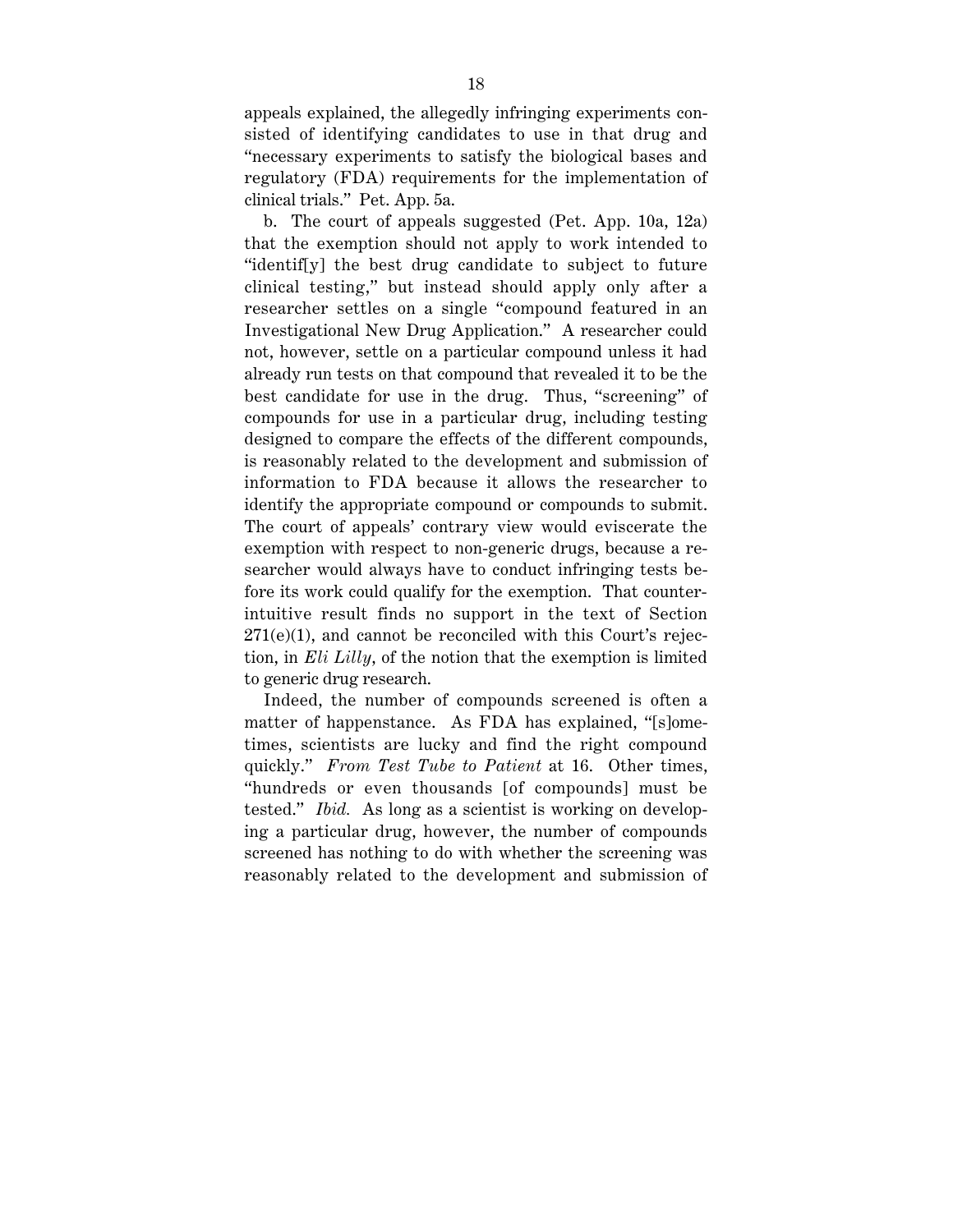information to FDA. Instead, it reflects the luck (or intuition) of the scientist, or the difficulty of the task.

c. Studies on compounds not selected for inclusion in the final version of a drug are protected by the FDA exemption not only because they are directly related to the determination of which compound or compounds to submit to FDA, but also because they are themselves sometimes included in INDs. If related compounds have similar charcteristics, experiments conducted on one such compound may be relevant to the safety or efficacy of others. FDA has therefore required that the Investigator's Brochure submitted as part of an IND include "[a] description of possible risks and side effects to be anticipated on the basis of prior experience with the drug under investigation *or with related drugs*." 21 C.F.R.  $312.23(a)(5)(v)$  (emphasis added). Experiments on related substances can also help to explain the "rationale for the drug," which is another required element of an IND. 21 C.F.R.  $312.23(a)(3)(iv)(a)$ . The court of appeals therefore erred in asserting that "FDA does not require information about drugs other than the compound featured in an Investigational New Drug Application." Pet. App. 12a.

The court also erred in assuming that INDs invariably focus on a single compound. FDA has developed a procedure, called a Screening IND, to permit a manufacturer to present multiple variants of a drug in a single IND, with a view toward researching "a number of closely related drugs to choose the preferred compound or formulation." FDA, *Manual of Policies and Procedures, Center for Drug Evaluation & Research, INDs: Screening INDs* 1 (2001) <http://www.fda.gov/cder/mapp/6030-4.pdf>. That procedure further underscores FDA's interest in reviewing the results of studies on compounds other than the one ultimately included in the final version of a drug.

d. The statute expressly protects the development of such information. Section  $271(e)(1)$  applies not only to the "submission" of information to FDA, but also to the "devel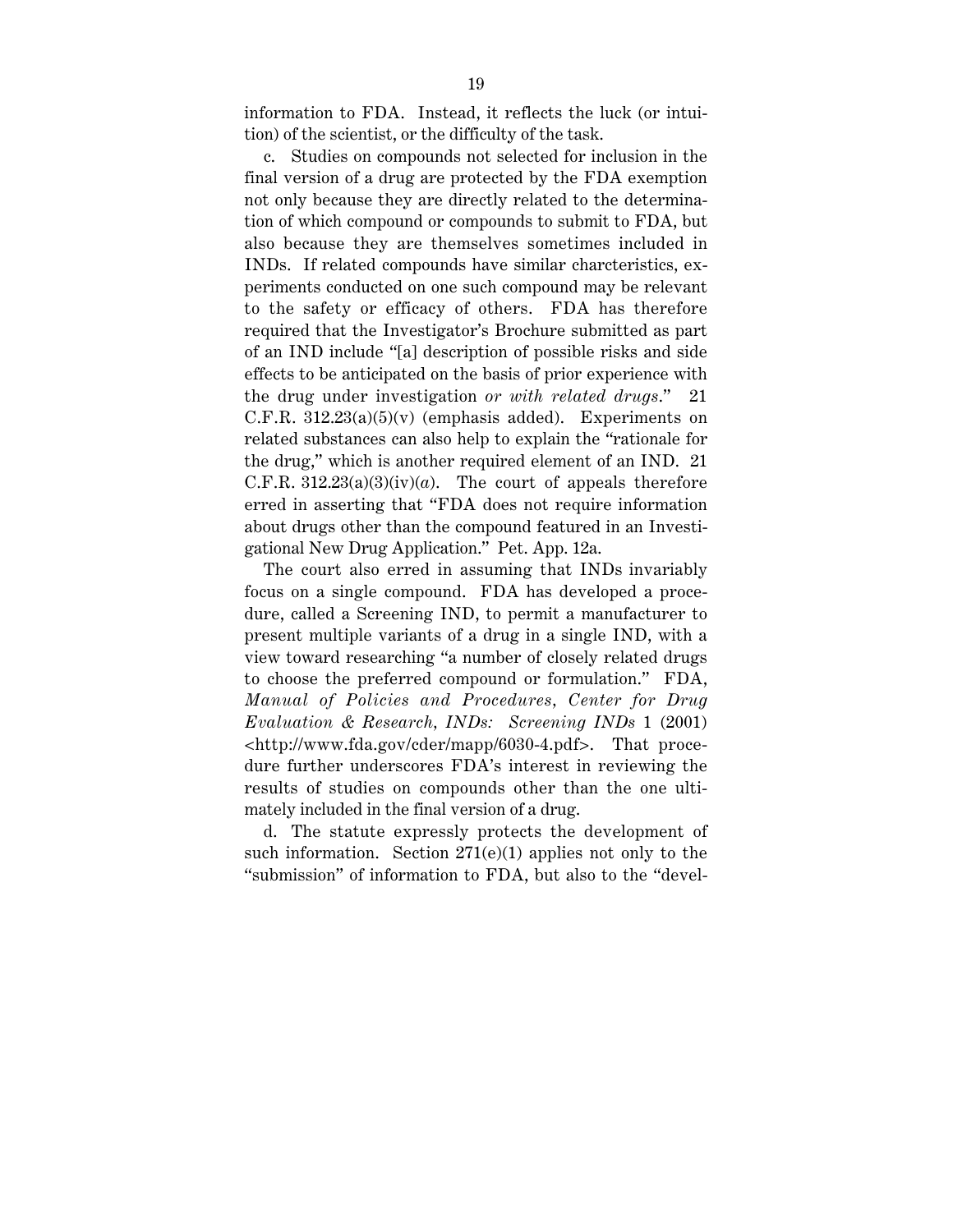opment" of information for submission to FDA. 35 U.S.C.  $271(e)(1)$ . Further, the statute protects all uses "reasonably" related to the development and submission of information, not only uses "directly" or "strictly" related to the compound ultimately chosen. *Ibid.* Congress thereby evinced an intent to protect more than the submission of information directly related to a particular compound. Indeed, the House Judiciary Committee rejected a "more limited" proposal that would have protected only uses "directly" related to the development and submission of information, and would have applied only during the last year of the terms of some patents. H.R. Rep. No. 857, *supra*, Pt. 2, at 60; see *id.* at 8-9. The court of appeals' narrow construction of the exemption is more consistent with that rejected proposal than with the statutory text actually enacted by Congress.<sup>5</sup>

 $5$  The court of appeals noted (Pet. App. 11a) that "[t]he term 'solely' places a constraint on the inquiry into the limits of the exemption." That constraint, however, is not relevant to the interpretive question here. The statute authorizes making, using, selling, or offering to sell a patented invention "solely for uses reasonably related to the development and submission of information" to FDA. 35 U.S.C. 271(e)(1). Because "solely" modifies "uses," it makes clear that a researcher is not protected by the exemption insofar as he or she engages in uses that are not, in their entirety, reasonably related to the development and submission of information to FDA. "Solely" does not, however, modify "reasonably related." Thus, as long as the full extent of a particular use is reasonably related to the development and submission of information, that use is protected even if it also advances other objectives, such as product development or marketing. See *Amgen, Inc.* v. *Hoechst Marion Roussel, Inc.*, 3 F. Supp. 2d 104, 107-108 (D. Mass. 1998). But the exemption is inapplicable to the extent that a portion of the particular use at issue does not satisfy the reasonable relationship test.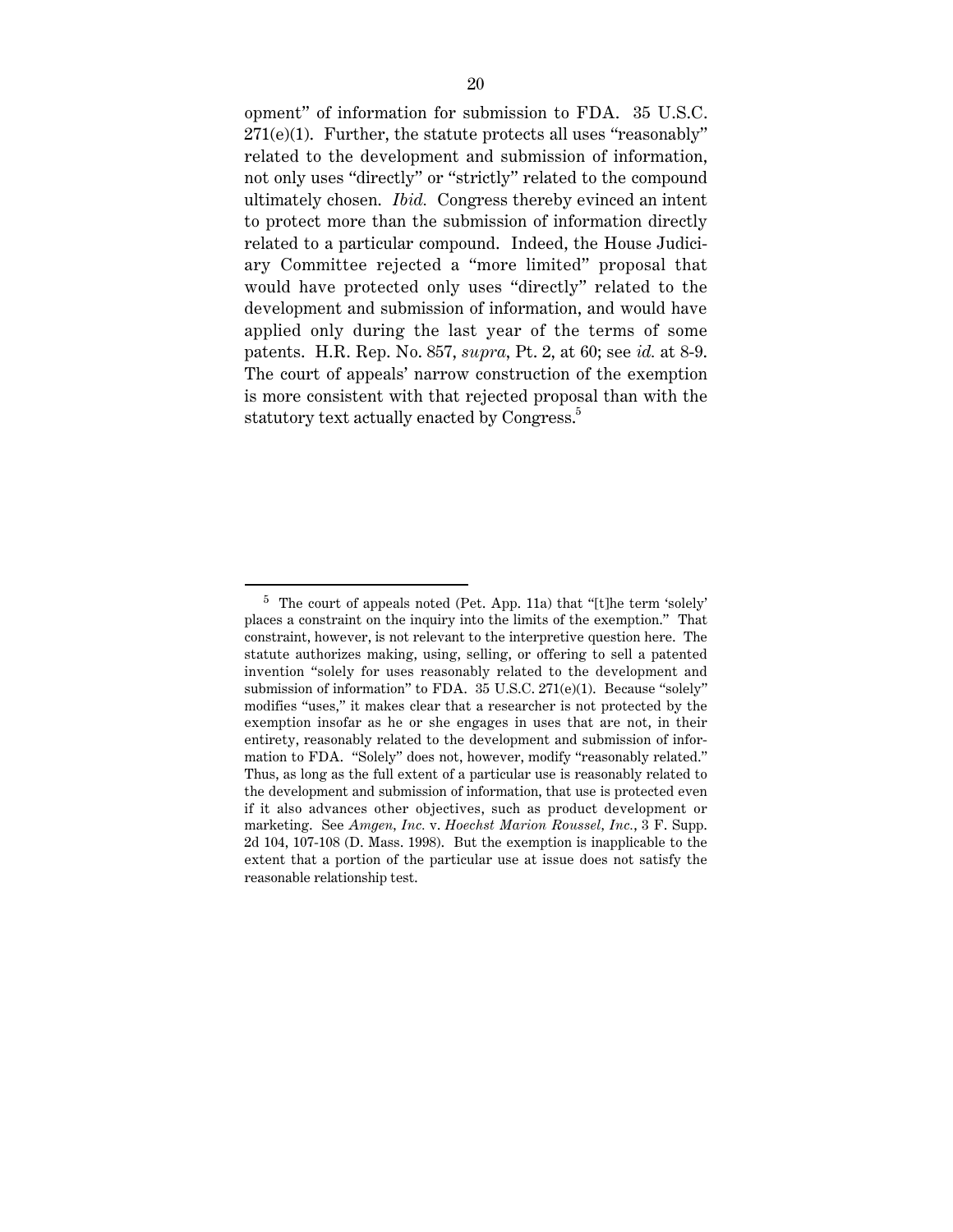### **2.** *The exemption protects experiments that are reasonably related to the development of the types of information that would be relevant to an IND or NDA*

Once a researcher begins attempting to create a particular drug, the FDA exemption applies to all experiments that are reasonably related to the development of the types of information that would be relevant to an IND or NDA. In other words, "activities should only be found to exceed the scope of the  $\S 271(e)(1)$  exemption when they have no objectively reasonable application toward obtaining FDA approval." *Nexell Therapeutics, Inc.* v. *AmCell Corp.*, 199 F. Supp. 2d 197, 204-205 (D. Del. 2002).

a. Most if not all of the work conducted during the relevant stages of drug development is protected by Section  $271(e)(1)$ . An IND must provide a wide variety of information, including information regarding: the rationale for the drug; the structure and mode of action of the drug; the absorption, distribution, metabolism, and excretion of the drug; the effectiveness of the drug under different conditions and for different populations; the toxicology and side effects of the drug; and the formulation and administration of the drug. See 21 C.F.R. 312.23(a). An NDA requires similar types of information, as well as the results of clinical trials. See 21 C.F.R. 314.50.

FDA has not generally required that any particular experiments be undertaken in support of an IND. See *From Test Tube to Patient* at 17 ("FDA usually does not tell drug companies what specific laboratory or animal tests to run."). Nor has it specified the amount of data that should be generated. Instead, FDA's regulations provide that "[t]he amount of information on a particular drug that must be submitted in an IND  $* * *$  depends upon such factors as the novelty of the drug, the extent to which it has been studied previously, the known or suspected risks, and the developmental phase of the drug." 21 C.F.R. 312.22(b).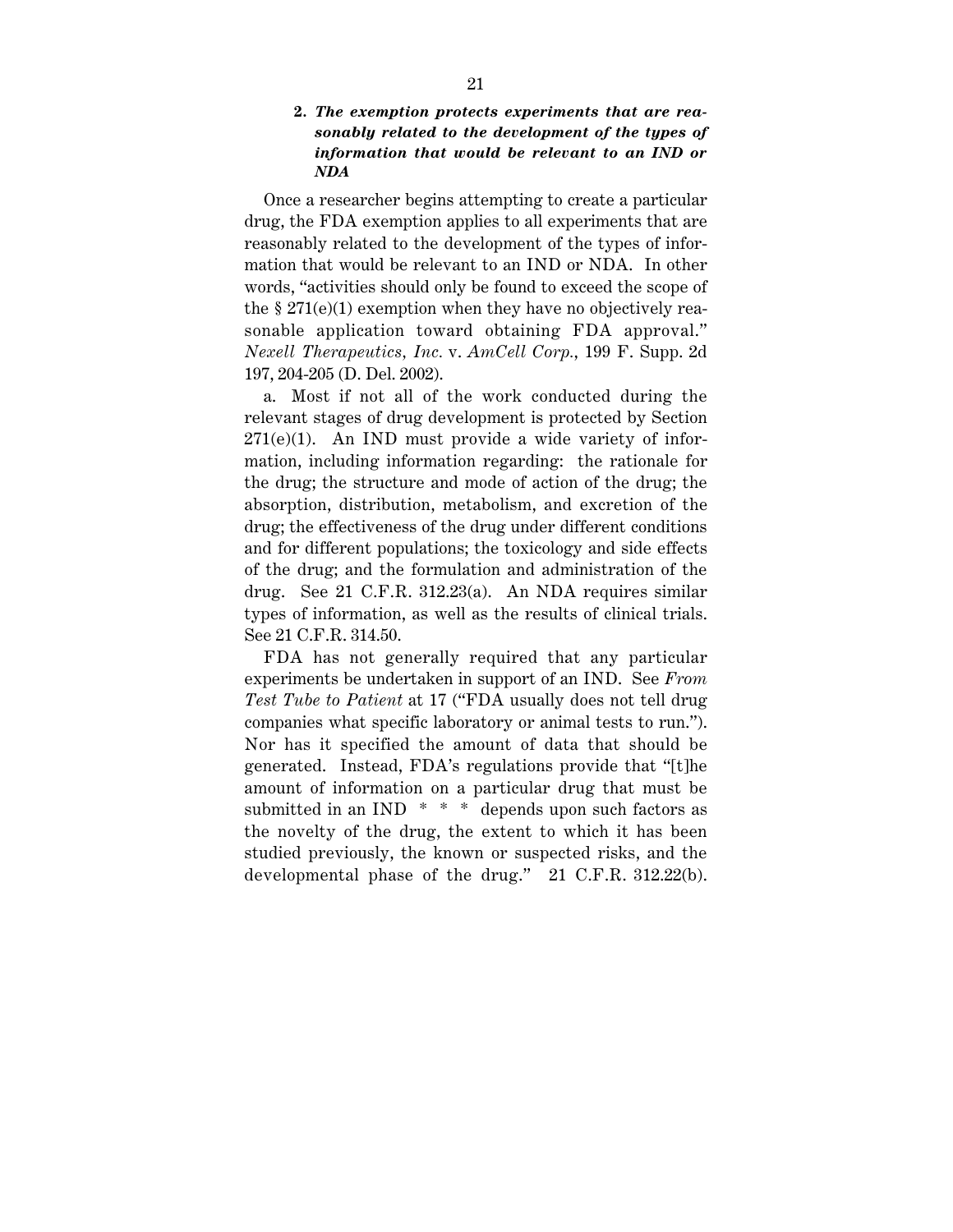Because "[t]he kind, duration, and scope of animal and other tests required varies"  $(21 \text{ C.F.R. } 312.23(a)(8))$ , "[s]ponsors are expected to exercise considerable discretion \* \* \* regarding the content of information submitted." 21 C.F.R. 312.22(d); see FDA, *Guidance for Industry: Content and Format of Investigational New Drug Applications (INDs) for Phase 1 Studies of Drugs* 2 (Nov. 1995) <http://www.fda. gov/cder/guidance/phase1.pdf> (noting that FDA's regulations "allow a great deal of flexibility in the amount and depth of various data to be submitted in an IND").

Because "it will not always be clear to parties setting out to seek FDA approval for their new product exactly what kinds of information, and in what quantities, it will take to win that agency's approval," the courts have recognized that "considerable leeway" must be given to the applicant in determining which studies to undertake. *Nexell*, 199 F. Supp. 2d at 205 (quoting *Intermedics, Inc.* v. *Ventritex, Inc.*, 775 F. Supp. 1269, 1280 (N.D. Cal. 1991), aff 'd, 991 F.2d 808 (Fed. Cir. 1993) (Table)). In particular, the exemption cannot be limited to studies that, *in retrospect*, appear to have been strictly "necessary" to obtain FDA approval. *Amgen, Inc.* v. *Hoechst Marion Roussel, Inc.*, 3 F. Supp. 2d 104, 110 (D. Mass. 1998). Otherwise, a researcher could lose the exemption "simply because it turn[ed] out, after the fact, that some of that party's otherwise infringing 'uses' either failed to generate information in which the FDA was interested or generated more information than turned out to be necessary to secure FDA approval." *Intermedics*, 775 F. Supp. at 1280. Especially in light of the *in terrorem* effect of potential treble damages awards, that approach would unacceptably chill new drug development by preventing researchers from ascertaining in advance whether their activities were protected by the exemption.<sup>6</sup>

 <sup>6</sup> Courts may award treble damages upon a finding of willful infringement. See 35 U.S.C. 284; *Dowling* v. *United States*, 473 U.S. 207,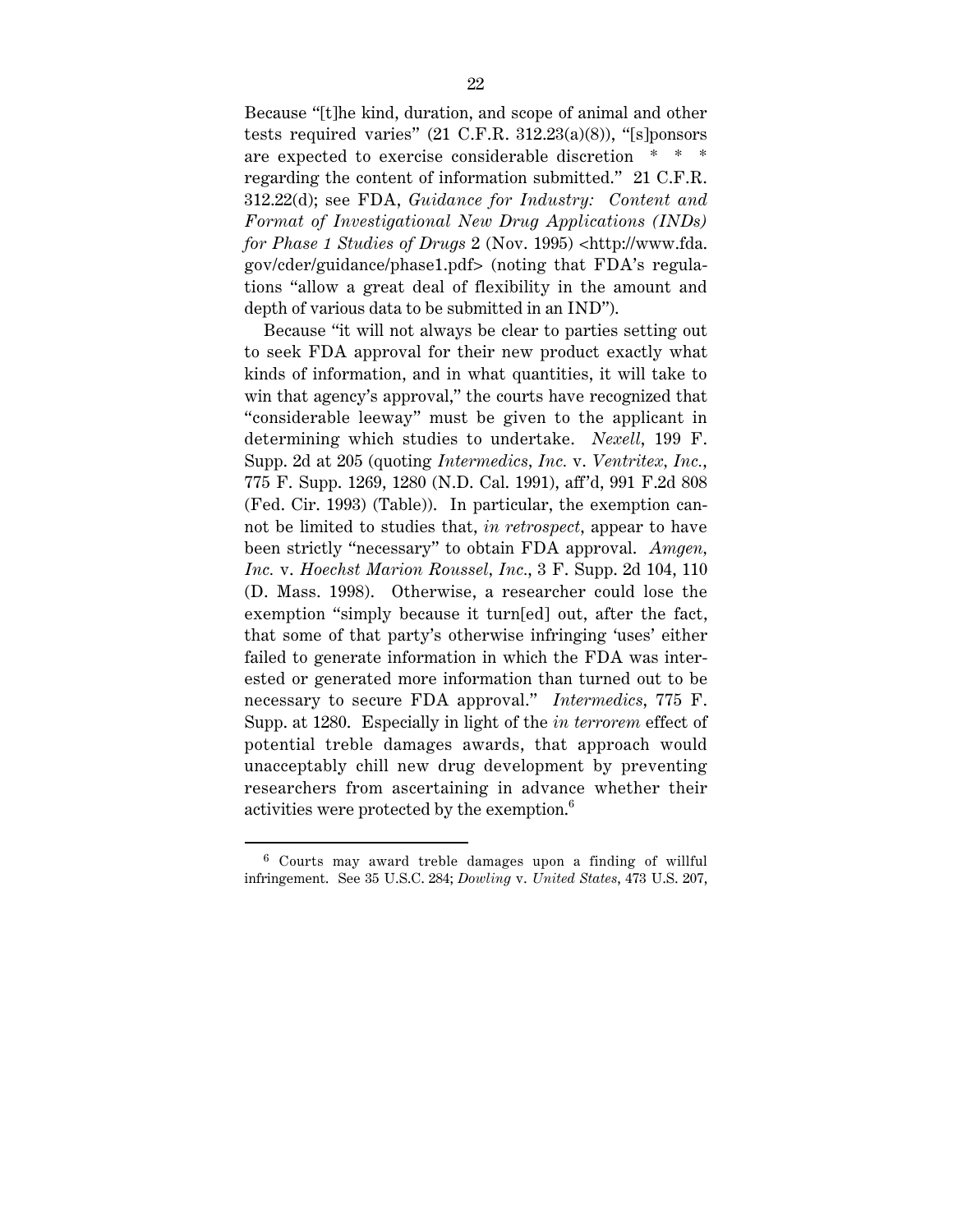Thus, studies are protected if they are reasonably related to the development of the *types* of information that are relevant to an IND or NDA. See H.R. Rep. No. 857, *supra*, Pt. 1, at 45 ("The information which can be developed under this provision is the type which is required to obtain approval of the drug."). A more restrictive standard would not only make reliance on the exemption perilous, it could harm the public health by deterring additional research regarding the safety or efficacy of a potential new drug. Once research reaches the stage where otherwise infringing uses are permitted, it makes little sense to discourage thoroughness, and nothing in the statutory text compels that counter-intuitive result.<sup>7</sup>

For similar reasons, the FDA exemption does not turn on whether the results of an experiment are actually used in a submission to FDA. A manufacturer cannot know in advance whether its research will be sufficiently successful to

 <sup>227</sup> n.19 (1985). In assessing willfulness, "the primary consideration is whether the infringer, acting in good faith and upon due inquiry, had sound reason to believe that it had the right to act in the manner that was found to be infringing." *SRI Int'l, Inc.* v. *Advanced Tech. Labs., Inc.*, 127 F.3d 1462, 1464-1465 (Fed. Cir. 1997). In this case, the jury found that petitioner willfully infringed respondents' patents, but the district court exercised its discretion not to award treble damages. Pet. App. 38a-40a. Because even the threat of treble damages for infringement can have, and is intended to have, a substantial deterrent effect, an uncertain legal standard that facilitated threatened lawsuits for such damages would contravene Congress's intent to encourage drug development. Cf. *Aro Mfg. Co.* v. *Convertible Top Replacement Co.*, 365 U.S. 336, 358-359 (1961) (Black, J., concurring).

<sup>7</sup> In *Eli Lilly*, this Court stated that Section 271(e)(1) "allows competitors \* \* \* to engage in otherwise infringing activities necessary to obtain regulatory approval." 496 U.S. at 671. The Court made that observation in the context of describing the animating purposes of the 1984 Act, and it fairly captures the purposes of the Act. However, it is not a precise description of the scope of the exemption. As explained above, the exemption also permits some drug development activities that may not appear in hindsight to have been strictly "necessary" to obtain approval— an issue that was not before the Court in *Eli Lilly*.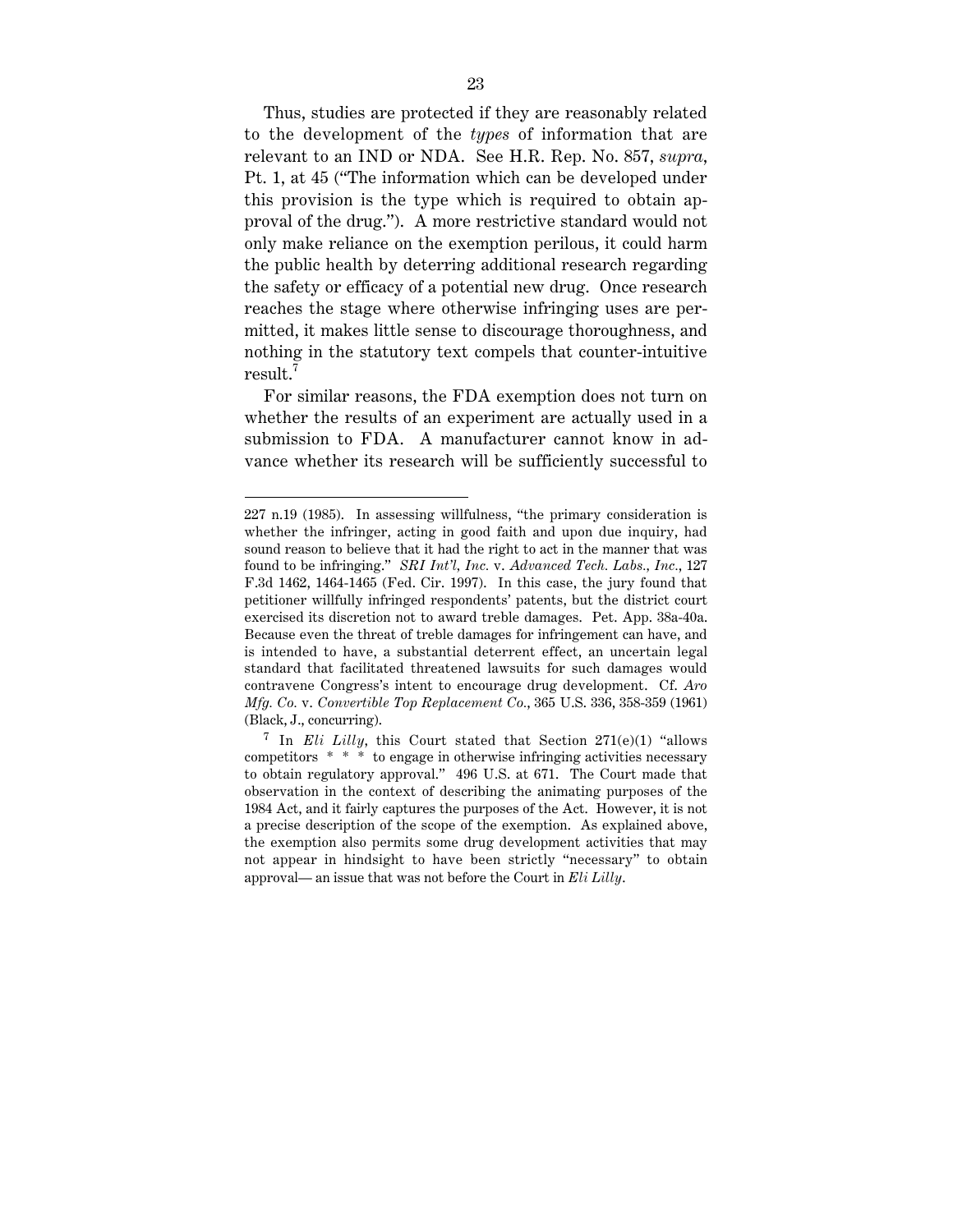warrant submission of an IND, much less whether the results of any particular study will ultimately warrant inclusion in an IND. Thus, the legislative history recognizes that "[a] party which develops such information, but decides not to submit an application for approval, is protected as long as the development was done to determine whether or not an application for approval would be sought." $8$  H.R. Rep. No. 857, *supra*, Pt. 1, at 45; accord *Bristol-Myers*, 2001 WL 1512597, at \*6; *Amgen*, 3 F. Supp. 2d at 110. Similarly, if an IND is submitted, the exemption is not limited to the studies included in the IND. A researcher should not be deprived of the exemption retroactively merely because some studies ultimately did not warrant inclusion in the IND. By the same token, however, the law should not be construed to create an artificial incentive to include irrelevant information in an IND, and a researcher should not be able to immunize itself from infringement by including such experiments in an IND.

In addition to being prospective and broad, the legal standard is objective. See, *e.g.*, *Abtox, Inc.* v. *Exitron Corp.*, 122 F.3d 1019, 1030 (Fed. Cir. 1997). The statute does not look to a researcher's "intent" or "purpose." Instead, it applies to each "use" that is, in its entirety, "reasonably related" to the development and submission of information to FDA. 35 U.S.C.  $271(e)(1)$ . "Reasonably related' is language that

<sup>&</sup>lt;sup>8</sup> That is another reason why Section  $271(e)(1)$  should be construed to exempt the screening and comparison of multiple compounds for use in a particular drug. See pp. 18-19, *supra*. At the time a compound is screened, it is reasonably foreseeable that an IND could be submitted for a drug including that compound if the test were to succeed. The possibility, or even likelihood, that testing on any particular compound will ultimately fail cannot change the exempt status of the experiment. Indeed, the "vast majority" of new drug research fails. *Innovation/ Stagnation* at ii; accord *From Test Tube to Patient* at 17. Far from depriving drug research of protection, that low likelihood of success only underscores the importance of the exemption to encouraging risky new drug development.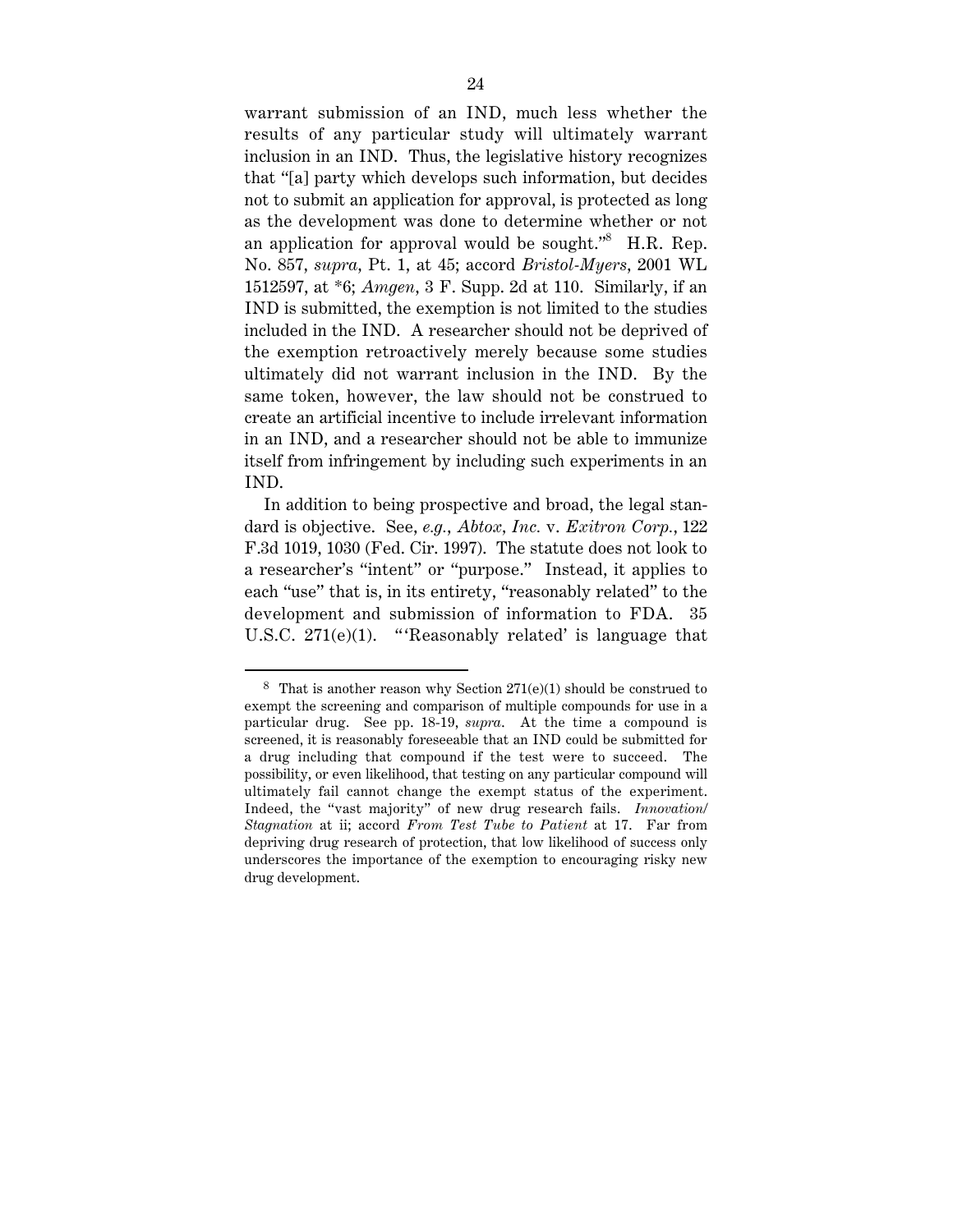clearly has become associated with objective standards." *Intermedics*, 775 F. Supp. at 1279; see generally *Stringer* v. *Black*, 503 U.S. 222, 237 (1992). A subjective standard that produced less predictable results and prevented cases from being decided on summary judgment "would chill parties from engaging in the very pre-approval testing that Congress sought to encourage." *Nexell*, 199 F. Supp. 2d at 204.

b. Under the proper legal standard, many if not all of the experiments at issue in this case appear to be protected by the FDA exemption. The court of appeals described the research as follows (Pet. App. 5a-6a):

Scripps scientists conducted several *in vivo* and *in vitro* experiments "to evaluate the specificity, efficacy, and toxicity of EMD 66203, 85189 and 121974 for various diseases, to explain the mechanism by which these drug candidates work, and to determine which candidates were effective and safe enough to warrant testing in humans." In particular, these tests assessed the action of the cyclic RGD peptides, including the histopathology, toxicology, circulation, diffusion, and half-life of the peptides in the bloodstream. These tests also examined the proper mode of administering the peptides for optimum therapeutic effect.

FDA's regulations require that INDs include information on *all* of the topics addressed by those tests as described by the court of appeals. An IND must include "adequate information about pharmacological and toxicological studies of the drug involving laboratory animals or in vitro," including the "pharmacological effects and mechanism(s) of action of the drug in animals, and information on the absorption, distribution, metabolism, and excretion of the drug, if known." 21  $C.F.R. 312.23(a)(8)(i)$ . Similarly, an IND must include an Investigator's Brochure that provides a summary of pharmacological, pharmacokinetic, and toxicological information gleaned from animal studies  $(21 \text{ C.F.R. } 312.23(a)(5)(ii)$  and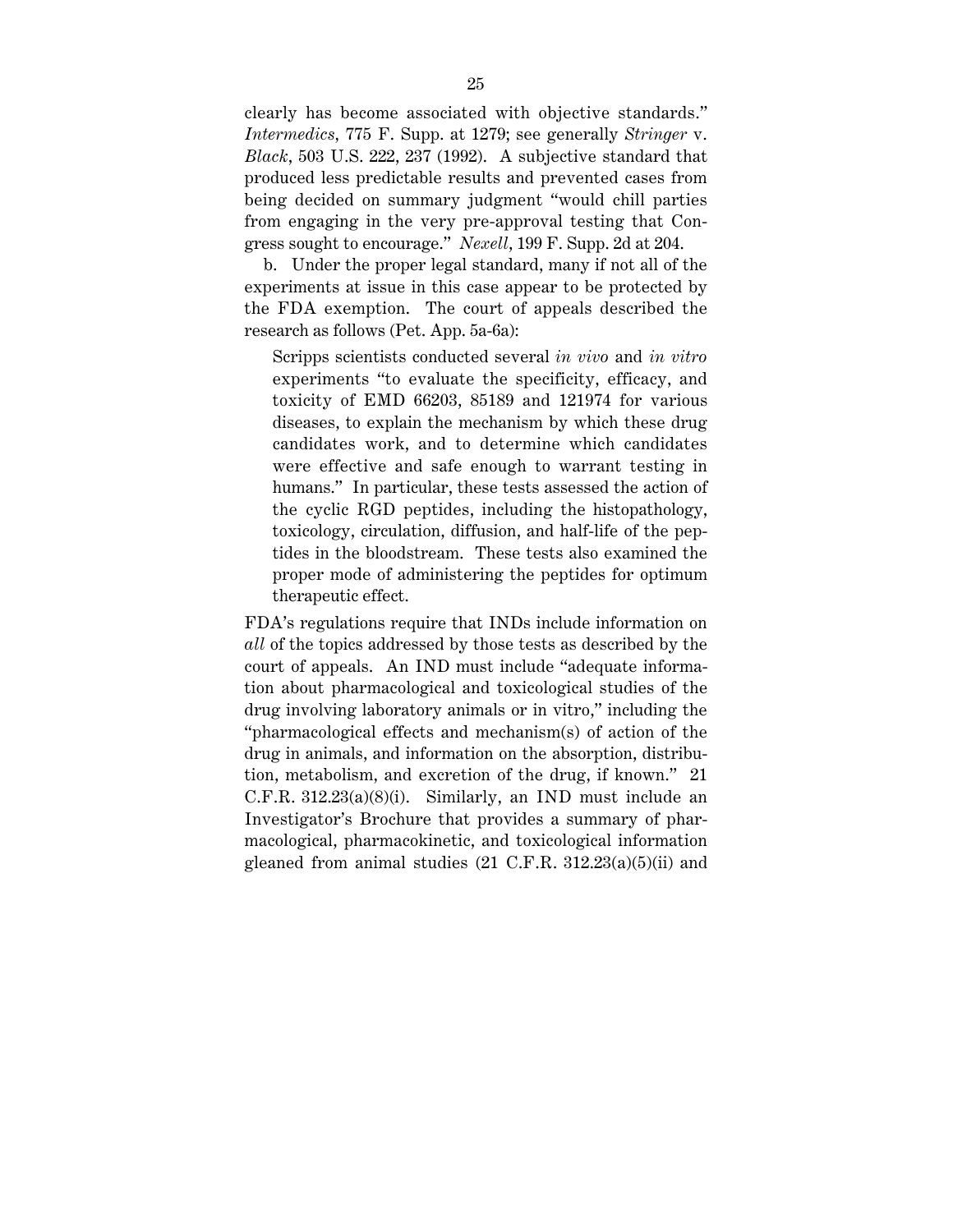(iii)), including "studies that assess potential therapeutic activity (*e.g.*, efficacy models, receptor binding, and specificity) as well as those that assess safety." *Consolidated Guidance* at 46; cf. 21 C.F.R. 312.23(a)(3)(iv)(*f*) and (a)(8)(ii) (requiring toxicological data). All of the types of studies described by the court of appeals, with the possible exception of studies regarding the proper mode of administering the peptides, appear to be directly relevant to those requirements. And the tests regarding administration of the peptides would be responsive to a separate requirement that the IND provide "a description of the dosing plan." 21 C.F.R. 312.23(a)(6)(i); see 21 C.F.R. 312.23(a)(iii)(*e*).

The district court denied petitioner's motion for judgment as a matter of law based in large part on testimony by respondents' expert that FDA is concerned only with safety, not efficacy, and that Scripps' work "lacks an established relationship to human safety." Pet. App. 48a. As explained above, however, as important as safety is to FDA, it is not the agency's only concern. Moreover, safety cannot be assessed in the abstract without reference to efficacy. As a result, efficacy data *must* be submitted with an IND, because FDA would not ordinarily permit researchers to expose humans to a potentially harmful drug that was unlikely to work. See pp. 10, 25, *supra*; C.A. App. 7408,  $11,024-11,028.<sup>9</sup>$ 

The district court also relied on expert testimony regarding the types of experiments conducted at Scripps and

 $9$  For similar reasons, the district court erred in relying (Pet. App. 48a) on the fact that Scripps' laboratories did not meet FDA's Good Laboratory Practice (GLP) standards. Those standards apply to experiments conducted "to determine th[e] safety" of articles (21 C.F.R. 58.3(d)), not to animal studies regarding the "efficacy" of a drug. FDA, *Good Laboratory Practice Regulations: Questions and Answers* 4 (1981) <www.fda.gov/ cder/guidance/old004fn.pdf>. Even studies subject to the GLP requirements that do not comply with those requirements may be submitted in an IND with an explanation of the reasons for noncompliance. 21 C.F.R. 312.23(a)(8)(iii).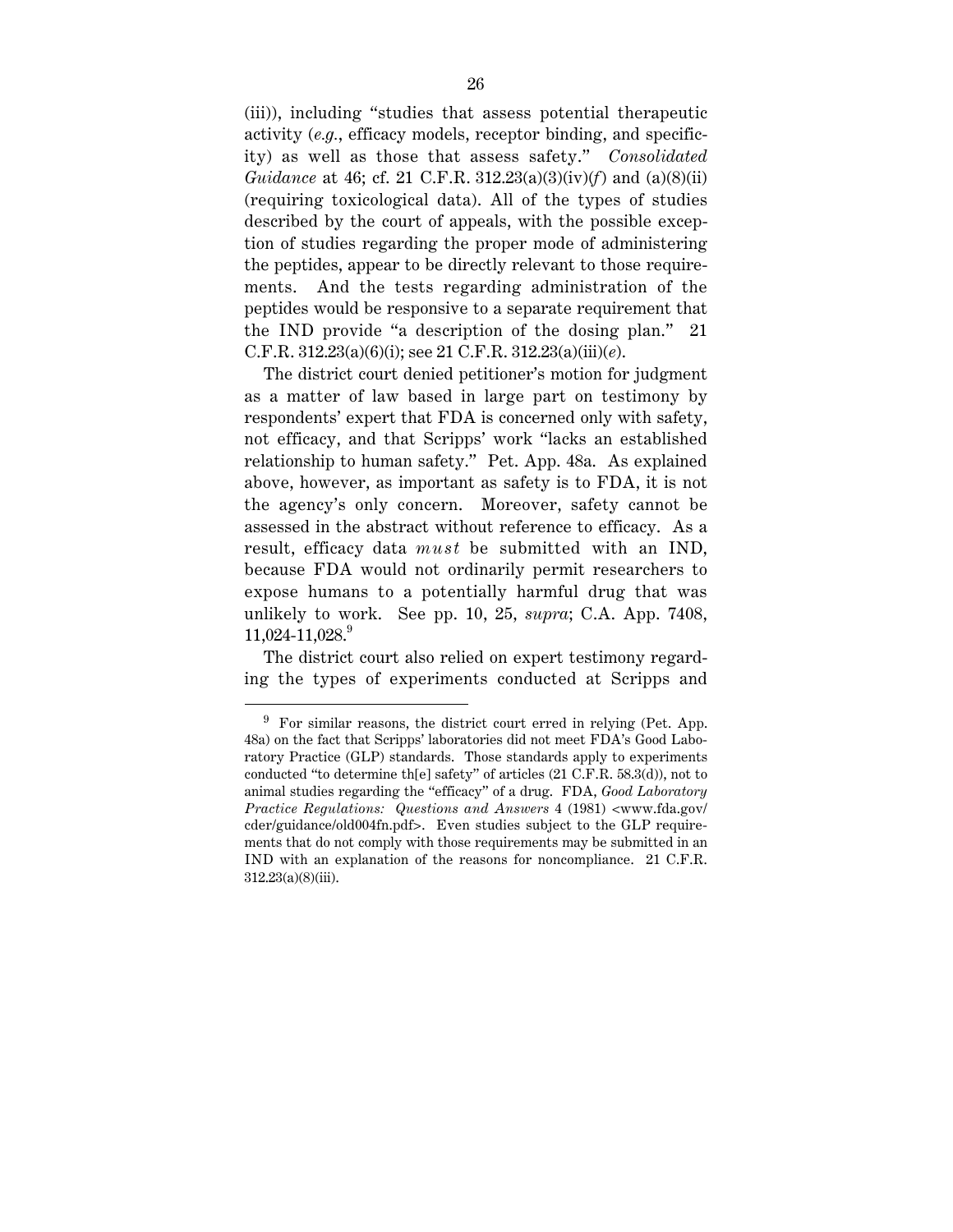whether those experiments were "necessary in order to carry out any preclinical work required for Merck's RGD peptides." Pet. App. 49a. As explained above, however, the question is not whether any particular experiment was strictly "necessary;" rather, it is whether the experiments objectively relate to the development of the types of information that would be relevant to an IND. See pp. 22-24, *supra*. Under that standard, it appears that many if not all of the experiments are protected by the FDA exemption. In some of the experiments, for example, Scripps sought to determine whether the infringing peptides could inhibit angiogenesis and prevent tumor growth by blocking  $\alpha_{\nu} \beta_3$ receptors in chicken embryos, mice, or rabbits. See Supp. J.A. 3-5. Those types of studies appear to be relevant to the efficacy of the peptides. At least some of them also relate to the safety, mechanism of action, or pharmacology of the peptides, because they enabled Scripps to observe the action and effects of the peptides.

Although not dispositive, it is telling that NCI filed an IND for EMD 121974, now called cilengitide, proposing to run clinical trials to assess the compound's safety and effectiveness against various forms of cancer. See Pet. App. 28a (Newman, J., dissenting); C.A. App. 29. At least some of the pre-clinical experiments conducted by Scripps were included in the IND because they relate to the effectiveness of the cancer-fighting properties of the drug.<sup>10</sup> Some of the same pre-clinical experiments were also included in another cancer-related IND filed by a different company. J.A. 404a-405a. FDA permitted NCI to proceed with clinical trials, which are now underway. See NCI, *Clinical Trial Results —Progress in Cancer Care* (visited Feb. 10, 2005) <http:// clinicaltrials.nci.nih.gov/clinicaltrials>. Under the court of

 $10$  The district court excluded NCI's IND from evidence. C.A. App. 29. We rely on it here to illustrate the importance of the types of research at issue in this case to the IND process.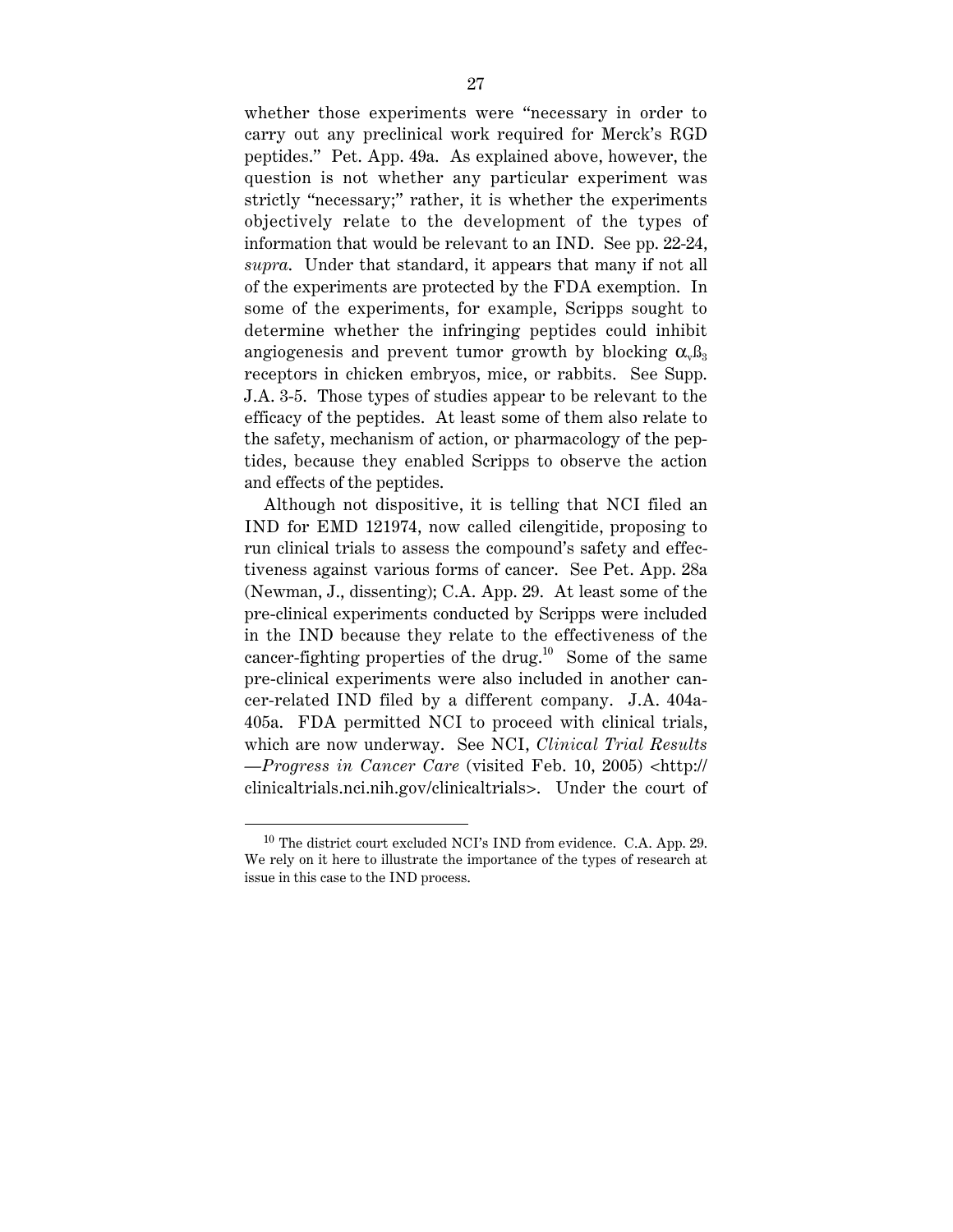appeals' view, however, respondents could have blocked that promising cancer-fighting research in its incipiency.

# **C. The Uncertain Status of Patents for Research Tools Under The Exemption Provides No Basis For Artificially Narrowing The Exemption As Applied To Other Patents**

The court of appeals adopted its narrow construction of the exemption in part because it feared that a broader construction would "vitiate" the exclusivity of patents for research tools. Pet. App. 13a-14a. The dividing line between research tools and other inventions is not always clear, in part because "the same material can have different uses, being a research tool in some contexts and a product in others." 64 Fed. Reg. 72,094 (1999). In general, research tools are devices, substances, or processes that are used to study other substances, in order to generate information about those other substances. See *id.* at 72,092 n.1; Pet. App. 34a-35a (Newman, J., dissenting). Because research tools are not part of the ultimate product, the sale of that product does not ordinarily infringe the patent on a true research tool. FTC, *To Promote Innovation: The Proper Balance of Competition and Patent Law and Policy* ch. 3, at 19 (2003)  $\langle$ www.ftc.gov/os/2003/10/innovationrpt.pdf>.<sup>11</sup>

The court of appeals erred by artificially narrowing the statutory exemption in an effort to protect research tools. In

 $11$  Scripps did not use the RGD peptides as research tools. Although respondents argued in the court of appeals that Scripps used the peptides as "'controls' to aid in screening other nonpeptide compounds for biologic activity" (Integra C.A. Br. 24), Scripps used the peptides in that manner only in the sense that it conducted experiments on the peptides at the same time that it conducted experiments on the other compounds, and then compared the results. See C.A. App. 6044-6047. Because petitioner researched the peptides as candidates for use in a potential new drug, that use cannot meaningfully be characterized as use of a "tool." As Judge Newman explained, the study of a substance itself is quite different from the use of that substance as a research tool. See Pet. App. 34a-35a (Newman, J., dissenting).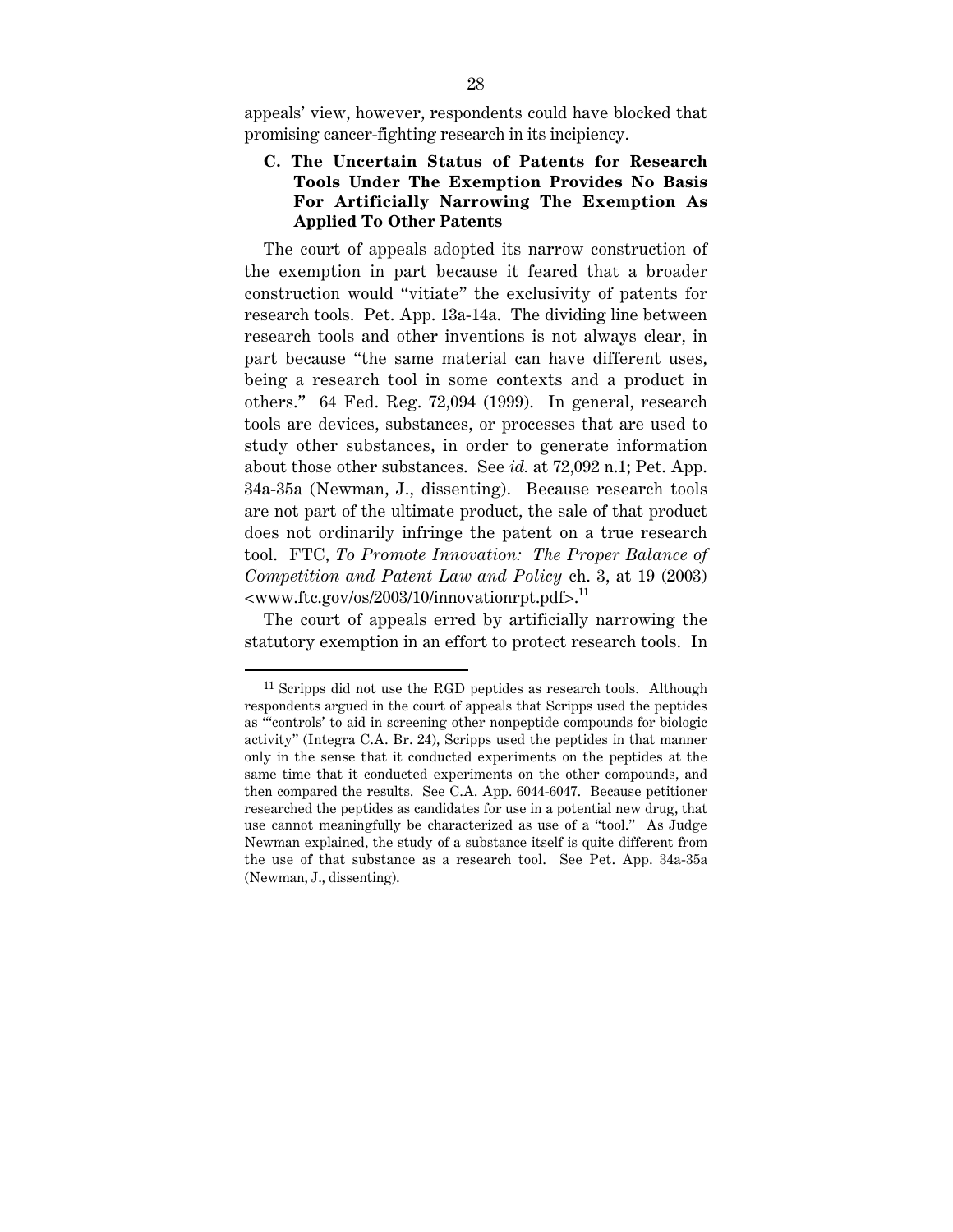the first place, it is unclear whether Section 271(e)(1) even applies to true research tools. By its terms, the exemption applies only to "a patented invention."  $35 \text{ U.S.C. } 271\text{(e)}(1)$ . The term "invention" refers broadly to any "invention or discovery" "*unless the context otherwise indicates*." 35 U.S.C. 100(a) (emphasis added).

The context of Section  $271(e)(1)$  suggests that Congress may not have intended to include research tools within the scope of affected inventions. As explained above, Congress enacted the exemption to prevent the effective extension of patent terms due to FDA pre-marketing approval requirements. See pp. 13-14, *supra*. Because research tools are not typically subject to those requirements, and are not typically included in final products that are subject to FDA approval, that concern is generally inapplicable to research tools. Moreover, Congress intended that the exemption would "not have any adverse economic impact on a patent owner's exclusivity during the life of the patent," because it permits only "experimental activity." H.R. Rep. No. 857, *supra*, Pt. 1, at 46. Including research tools that are used *only* in experimentation within the scope of Section 271(e)(1) could adversely impact the only exclusive right that exists with respect to such tools—the right to use them in research. Because including research tools within the scope of affected inventions would not address the problem Congress sought to solve, and might cause a greater dimunition in patent value than Congress intended, Congress may well not have intended to include tool patents in the scope of affected inventions.<sup>12</sup>

<sup>&</sup>lt;sup>12</sup> Moreover, Congress intended Section  $271(e)(1)$  "generally to be complementary" with 35 U.S.C. 156. *Eli Lilly*, 496 U.S. at 673. Section 156 extends the terms of patents on some products that are subject to FDA approval requirements in order to compensate for the patent holders' inability to benefit financially during the early years of the patent term before FDA approval of the product. *Id.* at 669-671. As this Court explained in *Eli Lilly*, Congress applied Sections 156 and  $271(e)(1)$  to the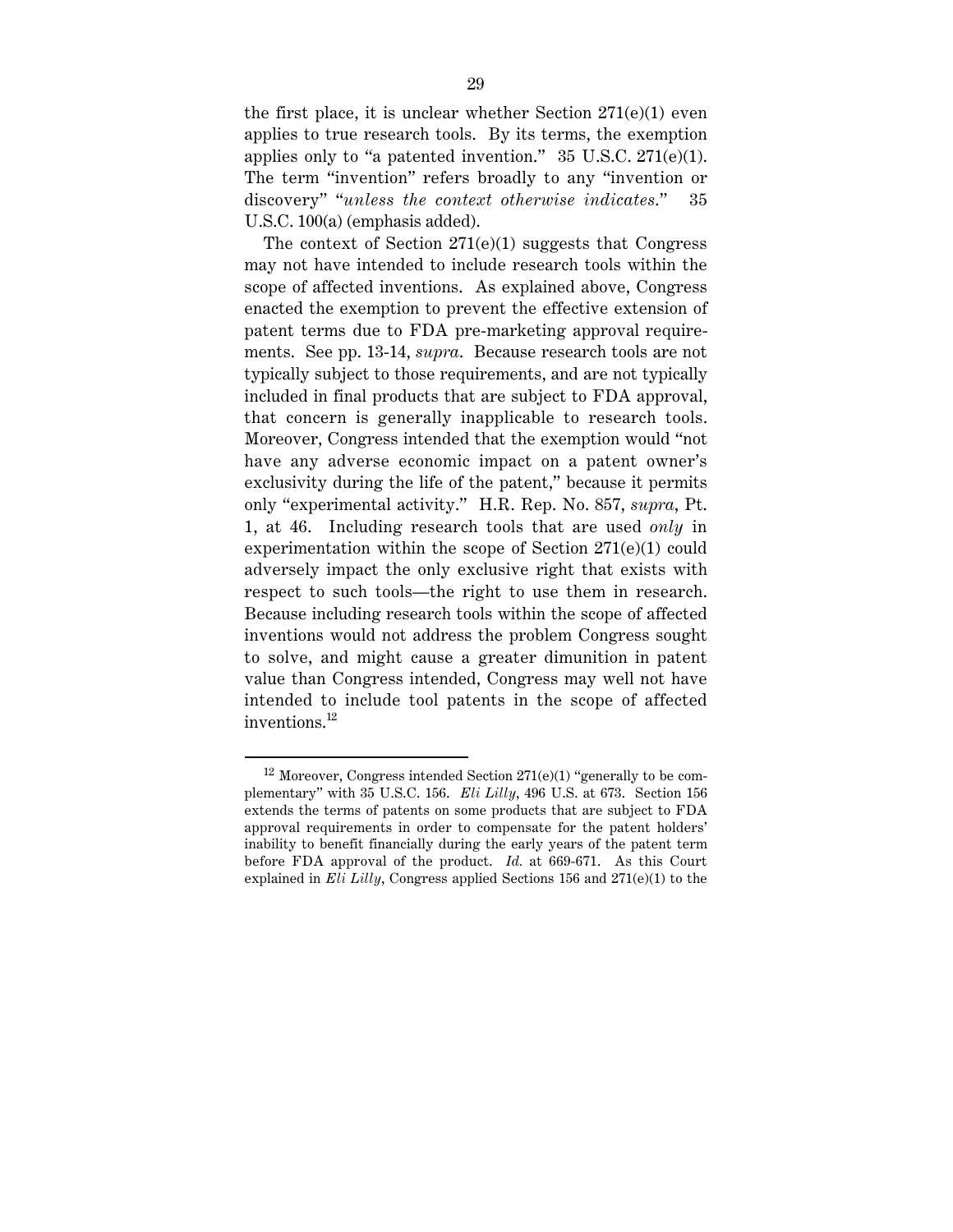Even if Section 271(e)(1) does apply to research tools (a question the Court need not resolve), it is not readily apparent that the practical consequences of including the use of tool patents in Section 271(e)(1) would be as dire as the court of appeals predicted. Many research tools have valuable uses outside of the protected stages of drug development including during the basic research stage. Some tools also have intrinsic value other than as drug research tools. And the difficulty of manufacturing many research tools may lead researchers to purchase the tools, along with implied licenses for their use, from the patent owners. See generally *United States* v. *Univis Lens Co.*, 316 U.S. 241, 249-250 (1942).

Although the impact of the court of appeals' holding on research tools is unclear, there is no question that the court's holding would restrict significantly the development of new drugs. As explained above, a researcher aware of a promising new cure involving a patented invention could not undertake the research necessary to develop the drug and obtain FDA approval. Unlike the uncertain effects on tools, that outcome would certainly strike at the heart of Congress's design by all but eviscerating the exemption as applied to new drugs other than generics. See pp. 13-14, *supra*.

#### **CONCLUSION**

The judgment of the court of appeals should be vacated and the case remanded for further proceedings consistent with this Court's decision.

Respectfully submitted.

same types of products. *Id.* at 673-674. Because research tool patents can not generally benefit from Section 156 insofar as such tools are not typically subject to FDA approval requirements, including such tools within the scope of Section  $271(e)(1)$  would destroy the symmetry between those two provisions—another indication that Congress did not intend to include research tools within the scope of the inventions to which Section  $271(e)(1)$ applies.